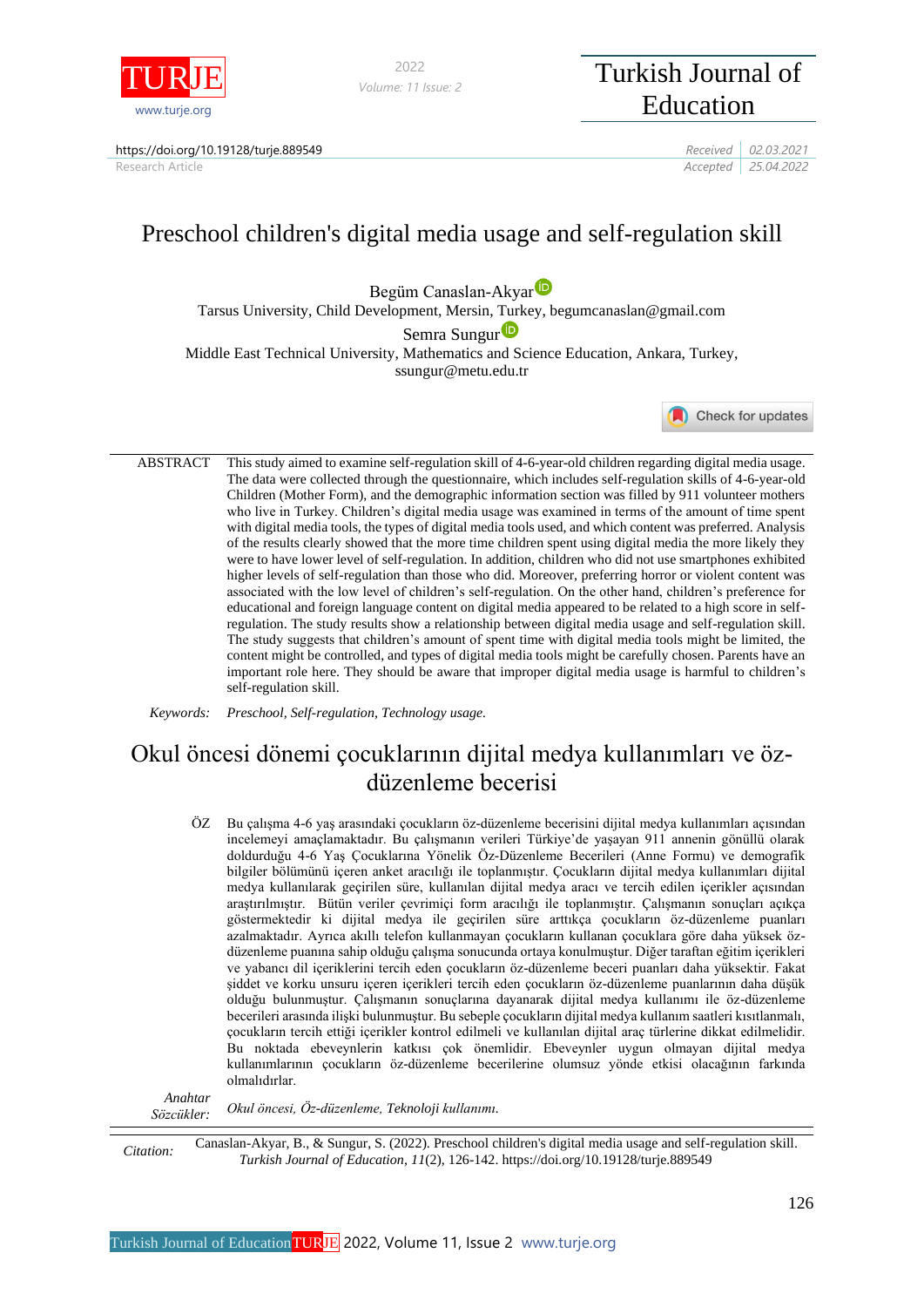## **INTRODUCTION**

#### **Self-Regulation**

Self-regulation is explained as a process by which an individual systematically controls and canalizes their feelings, thoughts, and actions to reach their goals (Zimmerman, 1986). Self-regulation enables us to control ourselves and to do what is necessary, regardless of our desires (Bodrova & Leong, 2008). Thus, self-regulated individuals are capable of controlling or orienting their emotions, actions, thoughts, and attention to reach self-set goals. Self-regulation is multifaced (McClelland et al., 2010; Schunk & Zimmerman, 1997); social-emotional and cognitive self-regulation (Bodrova & Leong, 2006). Lack of social-emotional self-regulation is related to aggression, emotional explosion, and lack of social skills (Saarni et al., 1998 as cited in Bodrova & Leong, 2006). Therefore, social-emotional self-regulation is related to obeying social rules (Bodrova & Leong, 2006). While cognitive self-regulation (also called executive functioning) (Fuhs et al., 2013) is necessary for problem-solving and related abilities (Bodrova & Leong, 2006). Cognitive self-regulation includes working memory, cognitive or attentional flexibility, and inhibitory control elements (Blair, 2016). According to Diamond (2013), cognitive flexibility enables one to make adaptations to changing demands or priorities, accepting being wrong, and taking advantage of immediate and unexpected opportunities. Inhibitory control involves controlling attention, behavior, emotion, and/or thoughts despite an internal predisposition for doing something more appropriate or what is needed. McClelland and Cameron (2011) explain that working memory function is related to saving information in the mind and manipulating that information. Both social-emotional and cognitive self-regulation is required for academic success and school readiness for young children (Eisenberg et al., 2010; Howard et al., 2021; Ursache et al., 2011; Willis & Dinehart, 2013).

Self-regulation development begins during the early years of development as well as increases more rapidly during this period (McClelland & Cameron, 2011). Young children's capacity to control their emotions, behaviors, and cognition is one of the signs of their self-regulation development (Holochwost, 2021). Improving self-regulation during children's early years can positively impact children's development because children who have advanced self-regulation skills are good at delaying gratification and controlling their immediate drive, compliance, social competence, empathy, moral development, and alteration (Eisenberg et al., 2004). Moreover, self-regulation allows children to deal with important information, following instructions, continue tasks, and process necessary information (Savina, 2021). Their self-regulation is fundamental for being successful in academic life and learning (Blair & Raver, 2015) because self-regulation is referred to as the ability to think, stop, and take purposeful action (McClelland & Tominey, 2015). Therefore, self-regulation skills in young children predict long and short-term consequences such as school readiness, ability to cope with stress, attending school, having high self-worth, less substance use, and/or criminal activity (McClelland et al., 2013; Mischel et al., 2011).

Better self-regulatory capacity is associated with a more effective teacher and peer environment within the early childhood education setting (Williams & Berthelsen, 2017). Importantly, the development of self-regulation depends on individual and environmental factors that are linked with either the home, school, and community environment or the preschooler's peers (Dias & Cadime, 2017). As mentioned in the ecological model, child development is affected by micro, meso, exo, and macrosystems (Brofenbrenner, 1989). Home (e.g., parenting), non-parental care settings (e.g., Preschool, kindergarten), and peer group are the factors that are under microsystem, impact children's selfregulation (McCabe et al., 2004). Moreover, neighborhood and culture, which are components of the macrosystem, influence children's self-regulation (McCabe et al., 2004). In the modern age, technology could also be evaluated as a factor of self-regulation. Technology is questioned because of causing micro and repeated distraction on self-regulation (Orhan et al., 2021). A study demonstrated that media multitasking negatively impacts memory and attention performance (Uncapher & Wagner, 2018).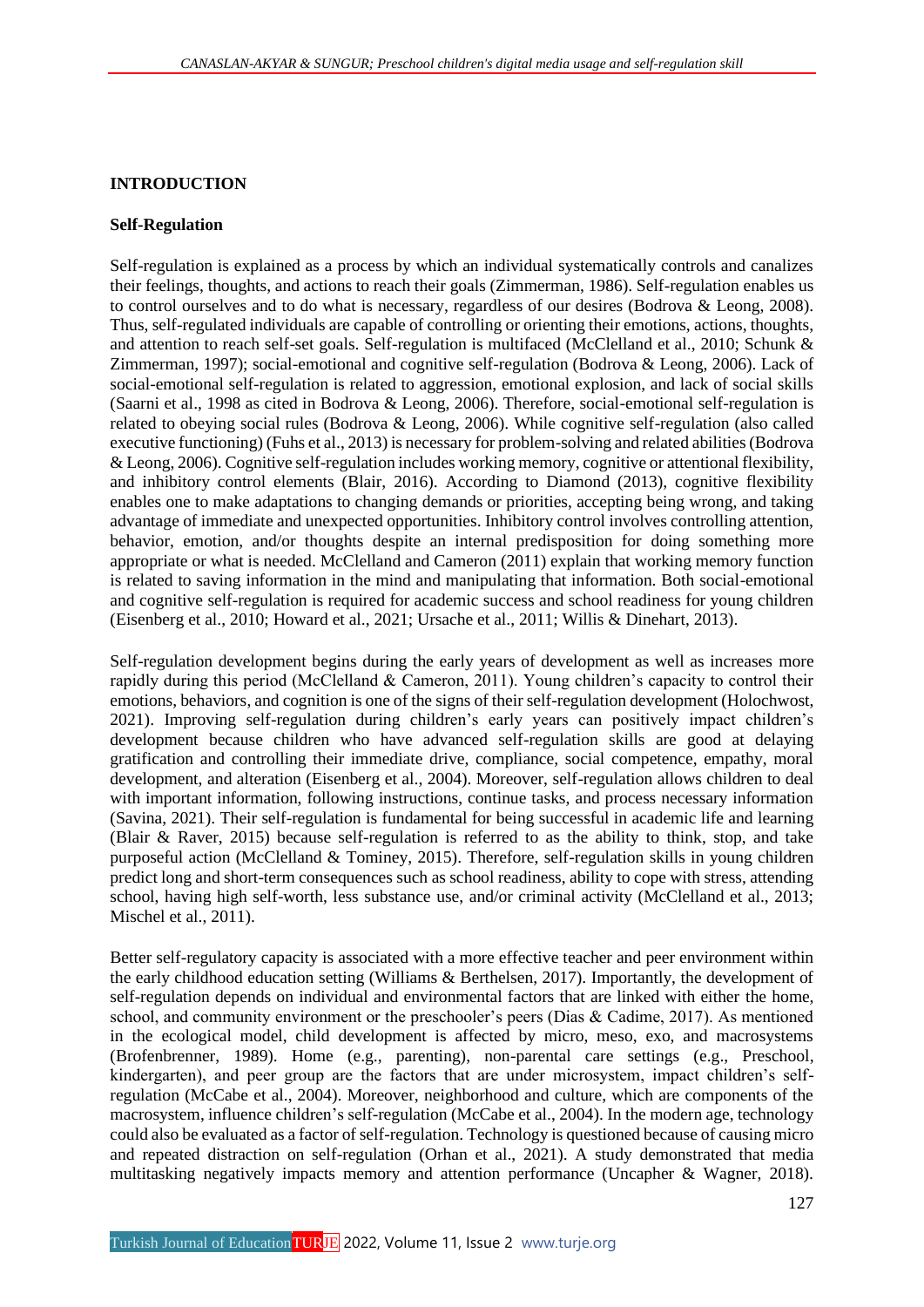Additionally, technology leads to deficient self-regulation when people use it to mitigate their negative feelings or to have fun. Shortly, they try to satisfy certain psychological needs with technology (LaRose et al., 2003; Uzun & Kilis, 2019). For this reason, the environmental factors which children are directly influenced by can be analyzed in terms of improving their self-regulation.

## **Digital Media Tools Usage in Early Years**

Self-regulation is impacted by heritage, early experiences, and adult functioning (Dias & Cadime, 2017; Fonagy & Target, 2002). For this reason, children's environmental conditions and their daily routine can be analyzed to describe the effects of environmental variables on self-regulation. It is well known that children are starting very early in life to use digital media tools such as tablets, mobile phones, electronic toys, and/or television (O'Mara & Laidlaw, 2011; Steeves, 2014). Furthermore, it has been found that young children spend between less than one hour to more than four hours per day on digital media tools (Radesky et al., 2020; Zhao et al., 2018). While children are using digital media, they most often do different activities such as watching videos or playing games. Rideout (2017) reports that children in the United States use mobile devices for approximately 48 minutes per day and spend most of their time watching videos or playing mobile games. The use of media devices can have detrimental effects on children, for instance, in a meta-analysis study by Radesky (2018) they found a moderate correlation between media use and attention span problems. It is argued in another study that social skills are negatively affected by computers, mobile devices, and video games (Paulus et al., 2021; Wartella et al.,2013). In addition, Reid et al. (2016) suggest that children's behavior is negatively affected by the digital media tools they encounter such as television, computer, mobile devices, and video games. Another study shows that excessive digital media usage also has a detrimental impact on children's academic performance (Adelantado-Renau et al., 2019).

Digital media studies are still developing and while positive effects are suggested by some groups, on the contrary, other groups highlight the negative effects. For instance, a longitudinal study revealed that lower media exposure at two years is associated with high level self-regulation at four years (Cliff et al., 2018). Additionally, the same study shows that high self-regulation at four years is associated with lower media exposure at four years. Although, media exposure at four years old is not associated with selfregulation at six years old (Cliff et al., 2018). Apart from the amount of time spent time or the impact of excessive media exposure, the effect of content on self-regulation is not widely discussed. It is further found that children are attracted to fantastic, (Huber et al., 2018, Taggart et al., 2019), violent (Reid Chassiakos et al., 2016; Taggart et al., 2019), horror (Antunes, 2017; Lester, 2016), educational (Huber et al., 2018, Taggart et al., 2019), and foreign language (Kim & Smith, 2015) content. These types of content have different impacts on children's executive functions, for example, children who play educational apps are more likely to delay gratification than children who watch a cartoon and the educational app also has a positive effect on working memory (Huber et al., 2018). It is found in another study that fantasy related content in videos impairs inhibitory control, while fantasy related interactive content does not (Li et al., 2018). Similarly, decrease in children's executive functioning is observed immediately after viewing animated cartoons (Li, 2014). In addition, digital media in some places is being replaced by activities that encourage children to explore their environment, interact with friends, and play in unstructured ways. Such initiatives will help to limit children's use of digital media tools and improve their self-regulation and social skills (Radesky et al., 2014a).

Young children excessively use digital media in today's world. These media have both negative and positive impacts on their development. Literature states that digital media usage also impacts children's self-regulation (Cliff et al., 2018; Nathanson et al., 2014; Radesky et al., 2014b), which rapidly develops in the early years (McClelland & Cameron, 2011). Self-regulation is highly predictive for social, cognitive, and academic outcomes in adulthood (Zelazo et al., 2016; McClelland et al., 2013). Therefore, the subject has been investigated in the early childhood period. The current study aims to investigate 4- 6 years old children's self-regulation according to digital media habit as Cliff et al. (2018) suggested that media use context and content is needed investigation. Teachers and parents are a vital source of information about children's self-regulation development. For this reason, the researcher in this current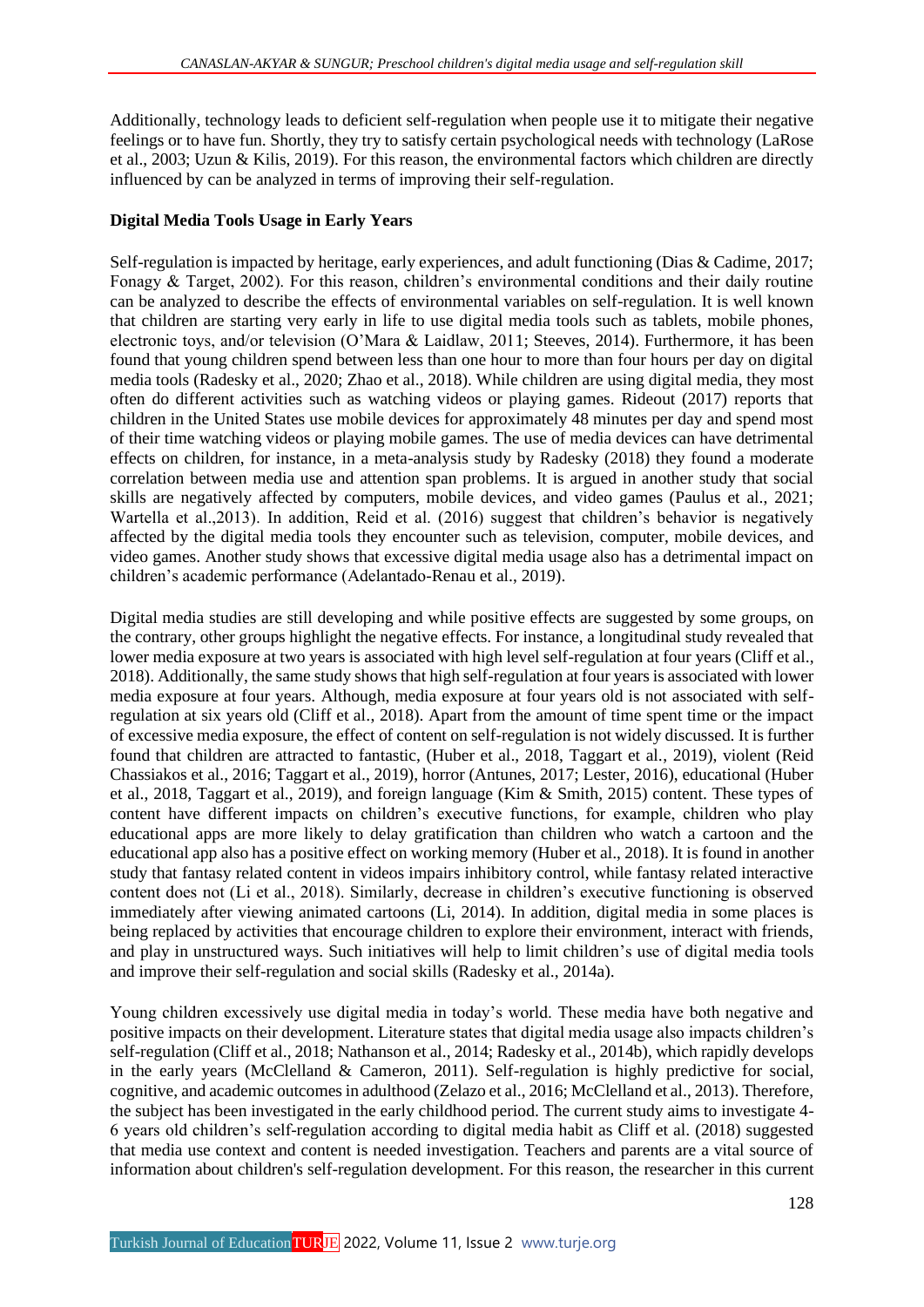study thought that mothers, as close witnesses to their child's development, spend the most amount of time with their children, and as a result, are best at answering questions regarding their children's progress during the preschool period. Also, previous studies on self-regulation have not dealt with preschool children's digital media use habits in terms of content and types of digital media tools. The study is important because, as a result, the study examines the differences of 4-6 years old children's self-regulation skill regarding spending time with digital media tools, types of digital media tools, and preferred digital content. Thus, the researchers in the present study attempted to answer the following questions:

• Does self-regulation differ among children spending different amounts of time on digital media tools?

• Does self-regulation differ among children using different types of digital media tools?

• Does self-regulation differ among children according to different content preferences of digital media tools?

## **METHOD**

The aim of this study was to examine the 4-6 years old children's self-regulation regarding amount of time spent, types of digital media tools and content. It was determined that the most suitable method for use in this current study was the quantitative research method. Importantly, survey research is used to describe large community's features (Fraenkel et al., 2012), and the subject of the study is defined and described in their own conditions (Karasar, 2006). Thus, survey research was chosen for use in this study.

## **Participants**

The participants of the current study were 911 mothers of 4-6-year-old children living in Turkey. The sample size was decided based on the previous studies in Turkey. The study that used the same form included 212 mothers in Denizli with .90 power (Özdemir & Budak, 2019). Additionally, sample size matrix could be helpful for a researcher to decide sample size number (Das et al., 2016). Based on the table, the 746-sample size gives 0.2 effect size and .90 power with 0.5 error. Therefore, the researchers included more than 746 mothers in the study. The mean age of the mothers was 33.62 years. The children are 49.2% boy and 50.8% girl. The children's ages were 48-54 months (44.9%), 60-66 months (18.9%), 54-60 months (18.2%), and 66-72 months (18%). A majority of the children (73%) were participating in early childhood education in preschool or kindergarten. Regarding digital media, children accessed it via television (70.2%), smartphone (56.8%), tablet (27.5%), and personal computer (4.9%). The convenience sampling method was used for participant selection, and an internet-based questionnaire was used in an effort to access mothers throughout Turkey.

## **Data Collection**

The researcher first obtained the necessary permission from the Ethical Board of their university. Subsequently, the measure used in the current study, the self-regulation skills of 4-6-Year-Old Children (Mother Form) as well as the demographic information form was posted online. In addition, all participants indicated their agreement to voluntarily take part in the study. The duration of the data gathering process lasted approximately two months. The data collection process was started on 02 May of 2019, and it was finished on 01 July of 2019.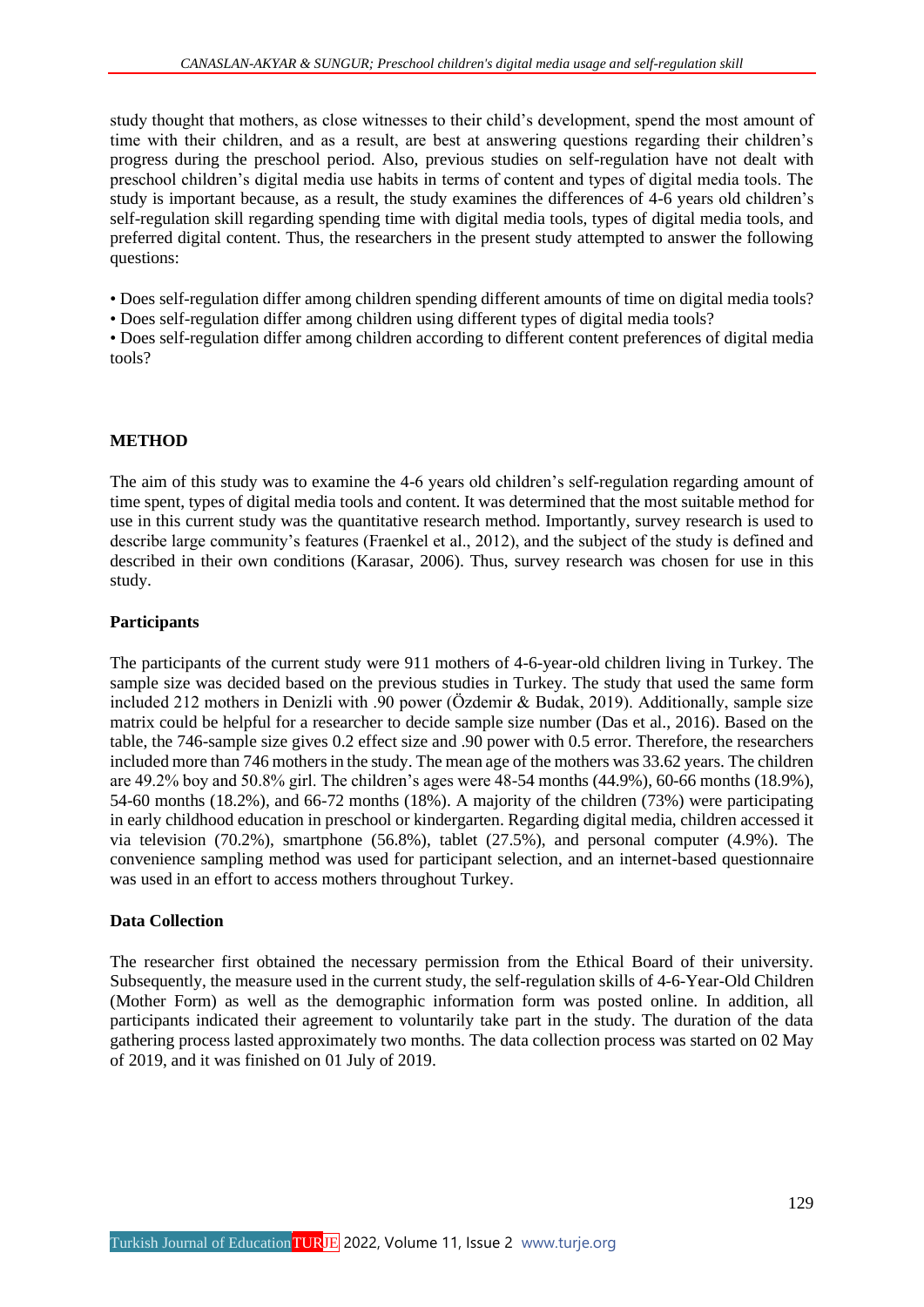## **Measurement**

## **Self-regulation skills of 4-6-year-old children (mother form)**

The self-regulation skills of 4-6-Year-Old Children (Mother Form) measures 4-6-year-old children's self-regulation skill according to their mother's view. Erol and Ivrendi (2018) developed this form which includes 20 items assessing the self-regulation skill of 4-6-year-old children in terms of working memory, attention, inhibitory control-emotion, and inhibitory control-behavior. According to Erol and Ivrendi, the highest score is 210 and the lowest score is 20 which get from the whole scale (2018). The results can be evaluated based on the whole test score or sub-scale. In the current study, the results were evaluated regarding whole test score. Content and face validity were both obtained through expert opinion. For criterion-related validity evidence, scores from the whole instrument were correlated with the scores obtained from the Child Behavior Rating Scale (Bronson et al., 1990). The resulting validity coefficient was found to be .84. As measures of internal consistency, the Cronbach alpha value for the scale is calculated at .90. Additionally, the factors of the scale were found that working memory is  $\alpha$ =.82; attention is  $\alpha$  =.89; inhibitory control-emotion is  $\alpha$  =.77 and inhibitory control-behavior is .75 (Erol & Ivrendi, 2018). The resulting validity was calculated .84 and test-retest reliability coefficients were calculated .77. Based on the results, the instrument was found to be a valid and reliable scale for the measurement of 4-6-year-old children's self-regulation skills according to their mother's point of view (Erol & Ivrendi, 2018). The Cronbach alpha value for the current study was calculated at .85 for the whole scale; attention was .78; working memory was .66; inhibitory control-emotion was .78 and inhibitory control-behavior was .71.

## **Demographic information form**

A demographic information form was used to obtain data regarding the children's daily media usage habits (i.e., amount of time spent on and with digital media tools, type of digital media tools used, and content preferences of digital media tools). In addition, information regarding the children's age, gender, and frequency of media use was obtained. The mothers were also asked whether their children attended preschool.

## **Data Analysis**

The collected data were analyzed using the SPSS 22 statistical software program. Prior to the data analyses, a total of 944 questionnaires were returned to the researcher and checked for incomplete or irrelevant responses and eliminated from the data set if these discrepancies were found. Accordingly, data analyses were carried out using data collected from 911 participants. For the first research question, one-way analysis of variance (ANOVA) was conducted. The remaining research questions were addressed through separate independent sample t-tests. To control for type I error, the alpha level set at .05 was divided by the number of independent t-tests conducted. Prior to each analysis, underlying assumptions of normality and homogeneity of variance were checked. For the normality assumption, skewness and kurtosis values were inspected. For homogeneity of variance, Levene's test of equality of variances were examined and after removing potential outliers; it was determined that all the assumptions were satisfied. As a measure of effect size,  $r^2$  was calculated. According to Gravetter et al. (2014),  $r^2$  values between 0.01 and .09 indicate small effect,  $r^2$  values between 0.09 and .25 indicate medium effect, and  $r^2$  values greater than 0.25 indicate large effect.

## **RESULTS**

## **Amount of Time Spent with Digital Media Tools and Self-Regulation**

130 A one-way between groups ANOVA was run to address the first research question exploring whether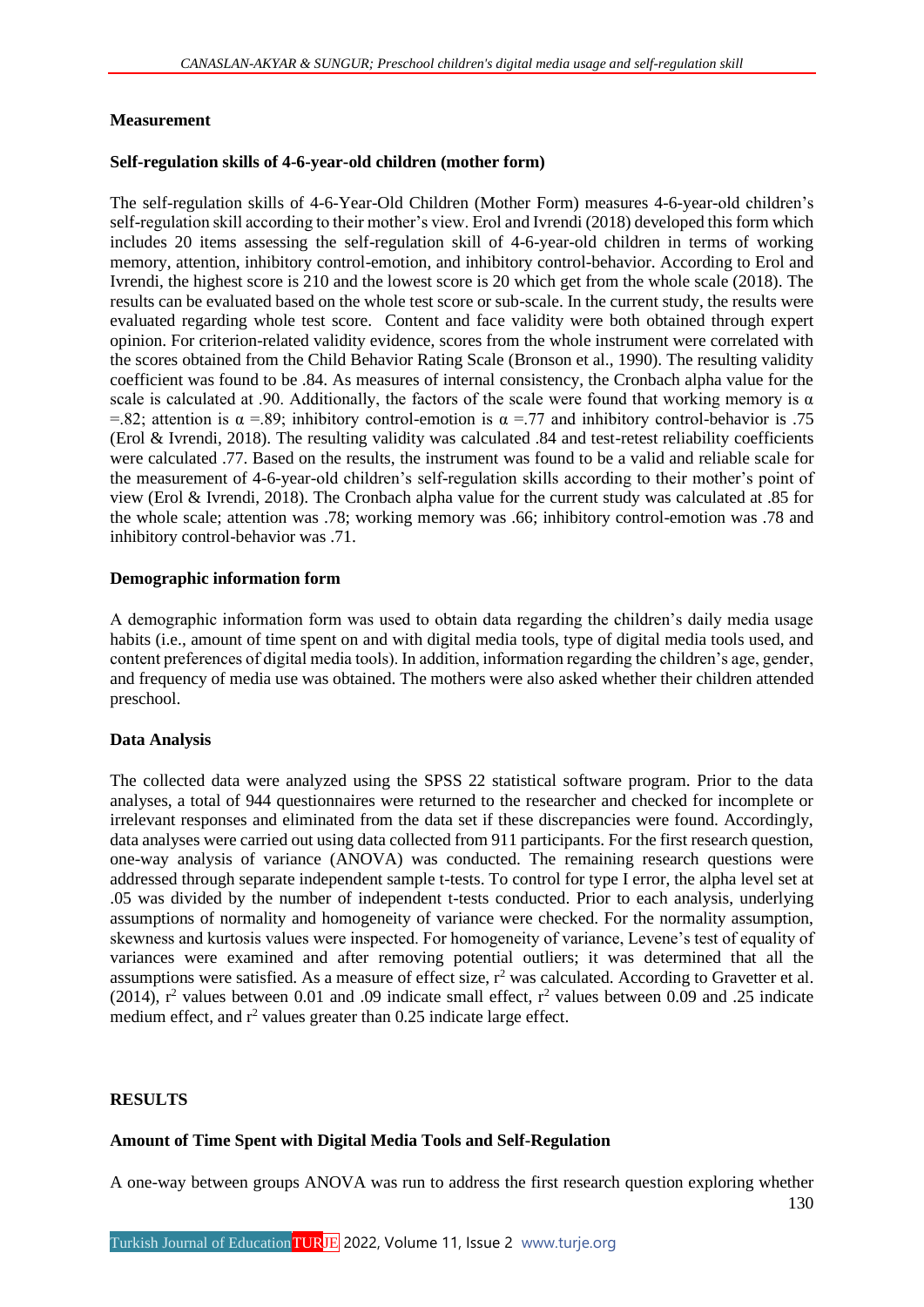self-regulation differs among children spending different amounts of time with digital media tools. Participants were divided into five groups according to the amount of time spent with digital media tools (Group 1: 0-1 hour; Group 2: 1-3 hours; Group 3: 3-5 hours; Group 4: 5-7 hours and Group 5: 7 hours and above). In addition, the researchers wished to examine the level of 'more than four hours' as well, therefore, the groups were divided in the given form. As presented in Table 1, it was indicated in the results that there was a statistically significant difference among the groups with respect to total selfregulation scores at the .05 significance level,  $F(5, 910) = 13.1$ ,  $p = .00$  with a small effect size ( $\eta^2 =$ .08). Post-hoc comparisons using the Tukey HSD test revealed that the total self-regulation score for Group 1 ( $M = 83.28$ ,  $SD = 7.7$ ) was significantly greater than that of Group 2 ( $M = 81.10$ ,  $SD = 8.4$ ), Group 3 (*M =* 78.16, *SD =* 10.1), Group 4 (*M =* 78.46, *SD =* 9.5), and Group 5 (*M =* 70.22, *SD =* 10.1). Also, the total self-regulation score for Group 2 was found to be significantly greater than Group 3 and Group 5. Moreover, according to the results, Group 3 and Group 4 (*M =* 78.46, *SD =* 9.5) were found to be better in terms of total self-regulation scores compared to Group 5 (*M =* 70.22, *SD =* 10.1). Overall, the results suggested that as the amount of time spent with digital media tools increased, the level of children's self-regulation tended to decrease. In fact, Group 5 which spent 7 hours or more with digital media tools obtained a significantly lower total self-regulating score, compared to other groups, while Group 1 which spent 0-1 hour, obtained the highest score.

#### **Table 1.**

*ANOVA Results for Amount of Time Spent with Digital Media Tools and Self-regulation Skill*

|                | Sum of Squares |     | Mean Square |      | Sig. |
|----------------|----------------|-----|-------------|------|------|
| Between Groups | 3752.10        |     | 938.02      | 13.1 | .000 |
| Within Groups  | 64917.2        | 906 | 71.65       |      |      |
| Total          | 68669.3        | 910 |             |      |      |
|                |                |     |             |      |      |

*Note. \*p < .05.*

## **Type of Digital Media Tools and Self-Regulation**

To address the second research question, examining whether self-regulation differs among children using different types of digital media tools, four separate independent t-tests were conducted. Alpha level was set by dividing the alpha level of .05 by four. Accordingly, the significance values were compared against the adjusted alpha level of .0125. As the types of digital media tools used, the television, tablet, personal computer, and smartphone were included in the analyses. When the impact of watching television on children's self-regulation was investigated, it was found that there was no statistically significant difference between children spending time engaged with the television (*M =* 81.30, *SD =* 8.68) and not spending time engaged with the television, with respect to self-regulation (*M =* 81.57, *SD =* 8.71); *t* (909) = -.426, *p* = .670 (see Table 2).

#### **Table 2.**

| Comparison of Type of Digital Media and Self-Regulation |  |  |  |
|---------------------------------------------------------|--|--|--|

| Type of Digital Media Tool | Spending Time  | n   | M     | SD   |         |      |
|----------------------------|----------------|-----|-------|------|---------|------|
| Television                 | Yes            | 649 | 81.30 | 8.68 | $-.426$ | .670 |
|                            | No             | 262 | 81.57 | 8.71 |         |      |
| Tablet                     | Yes            | 246 | 81.87 | 8.27 | 1.03    | .304 |
|                            | N <sub>0</sub> | 665 | 81.20 | 8.83 |         |      |
| Personal Computer          | Yes            | 42  | 79.81 | 9.53 | $-1.2$  | .230 |
|                            | N <sub>0</sub> | 869 | 81.46 | 8.64 |         |      |
| Smartphone                 | Yes            | 517 | 80.30 | 8.98 | $-4.83$ | .000 |
|                            | No             | 393 | 82.82 | 8.07 |         |      |

*Note. \*p < .05.*

As shown in Table 2, another independent sample t-test was conducted to examine whether spending time with a tablet makes a difference in students' self-regulation. This also showed that there was no statistically significant difference between children spending time with a Tablet (*M =* 81.87, *SD =* 8.27) and not spending time with a Tablet ( $M = 81.20$ ,  $SD = 8.83$ );  $t(909) = 1.03$ ,  $p = .304$  (see Table 2).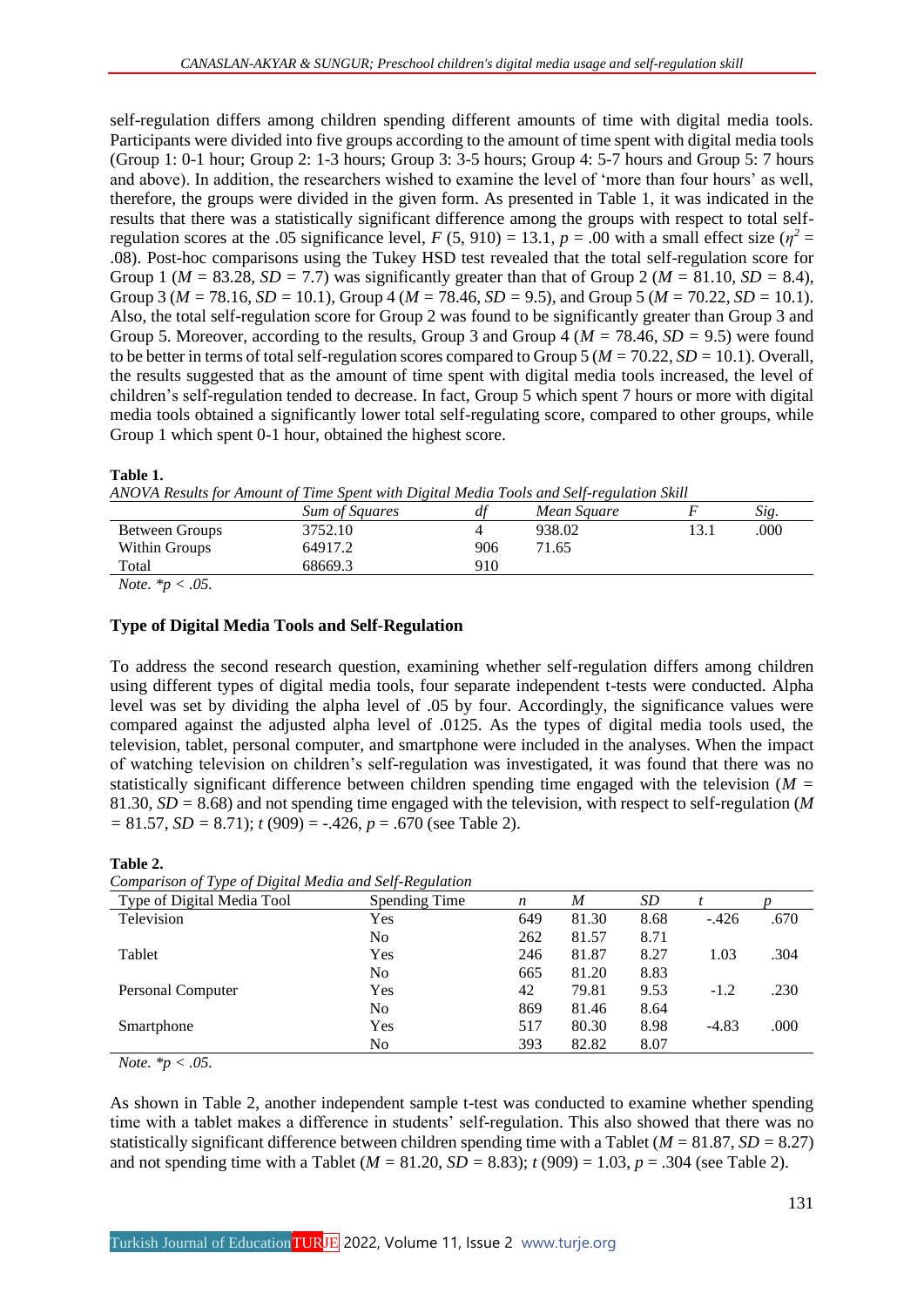Consistent with the previous results related to the impact of television and tablet use, the result concerning whether spending time with personal computers makes a difference in children's selfregulation, also produced an insignificant result. In other words, it was found that there was no statistically significant difference between children spending time with a Personal Computer (*M =* 79.81, *SD* = 9.53) and not spending time with a Personal Computer ( $M = 81.46$ , *SD* = 8.64); *t* (909) =  $-1.2$ ,  $p = .230$  (see Table 2).

On the other hand, according to the study results, children spending time with a Smartphone (*M =* 80.30, *SD =* 8.98) appeared to have a statistically lower total self-regulation score compared to children who did not spend time with a Smartphone ( $M = 82.82$ ,  $SD = 8.07$ );  $t(909) = -4.83$ ,  $p = .000$  (see Table 2). The magnitude of the differences in the means was also small ( $r^2 = .02$ )

## **Preferred Content of Digital Media Tools**

To address the third research question, it was examined whether self-regulation differs among children who prefer different types of content when using digital media tools. Six separate independent t-tests were conducted. Alpha level was set as .008 by dividing the alpha level of .05 by six.

#### **Table 3.**

*T-test Comparison of Preferred Content and Self-Regulation Skill*

| Type of Content            | Preferred content | n   | M     | SD    |         |      |
|----------------------------|-------------------|-----|-------|-------|---------|------|
| <b>Fantastic Content</b>   | Yes               | 294 | 81.08 | 8.47  | $-.723$ | .470 |
|                            | N <sub>0</sub>    | 617 | 81.53 | 8.79  |         |      |
| Violent Content            | Yes               | 65  | 78.21 | 10.21 | $-3.1$  | .002 |
|                            | N <sub>0</sub>    | 846 | 81.63 | 8.52  |         |      |
| <b>Horror Content</b>      | Yes               | 27  | 76.44 | 8.99  | $-3.01$ | .003 |
|                            | N <sub>o</sub>    | 884 | 81.53 | 8.64  |         |      |
| Daily-Life Content         | Yes               | 424 | 81.17 | 8.85  | $-.707$ | .480 |
|                            | N <sub>0</sub>    | 487 | 81.57 | 8.55  |         |      |
| <b>Educational Content</b> | Yes               | 493 | 82.51 | 8.28  | 4.3     | .000 |
|                            | No.               | 418 | 80.05 | 8.97  |         |      |
|                            | Yes               | 230 | 82.36 | 8.71  | 1.99    | .047 |
| Foreign-Language Content   | No.               | 681 | 81.05 | 8.66  |         |      |

*Note. \*p < .05.*

Thus, with respect to their level of self-regulation, it was shown in the results that there was no statistically significant difference between children who preferred to watch fantastic content, daily-life content, and foreign language content and those who did not (see Table 3). On the other hand, a statistically significant difference was found between children who preferred to watch violent content  $(M = 78.21, SD = 10.21)$  and those who did not  $(M = 81.63, SD = 8.52)$  in concern to their selfregulation;  $t(909) = -3.1$ ,  $p = 0.002$ . Also, the magnitude of difference as measured by eta-squared was small  $(r^2 = .01)$ .

In addition, the difference between children who preferred to watch horror content (*M =* 76.44, *SD =* 8.99) and those who did not ( $M = 81.53$ ,  $SD = 8.64$ ) was found to be statistically significant, *t* (909) =  $-3.01$ ,  $p = .003$ , with a small effect size ( $r^2 = .01$ ).

It was also revealed through the results that there was a statistically significant difference between children who preferred to watch educational content (*M =* 82.51, *SD =* 8.28) and those who did not (*M*   $= 80.05$ , *SD* = 8.97); *t* (909) = 4.3, *p* = .000, with a small effect size ( $r^2 = .02$ ).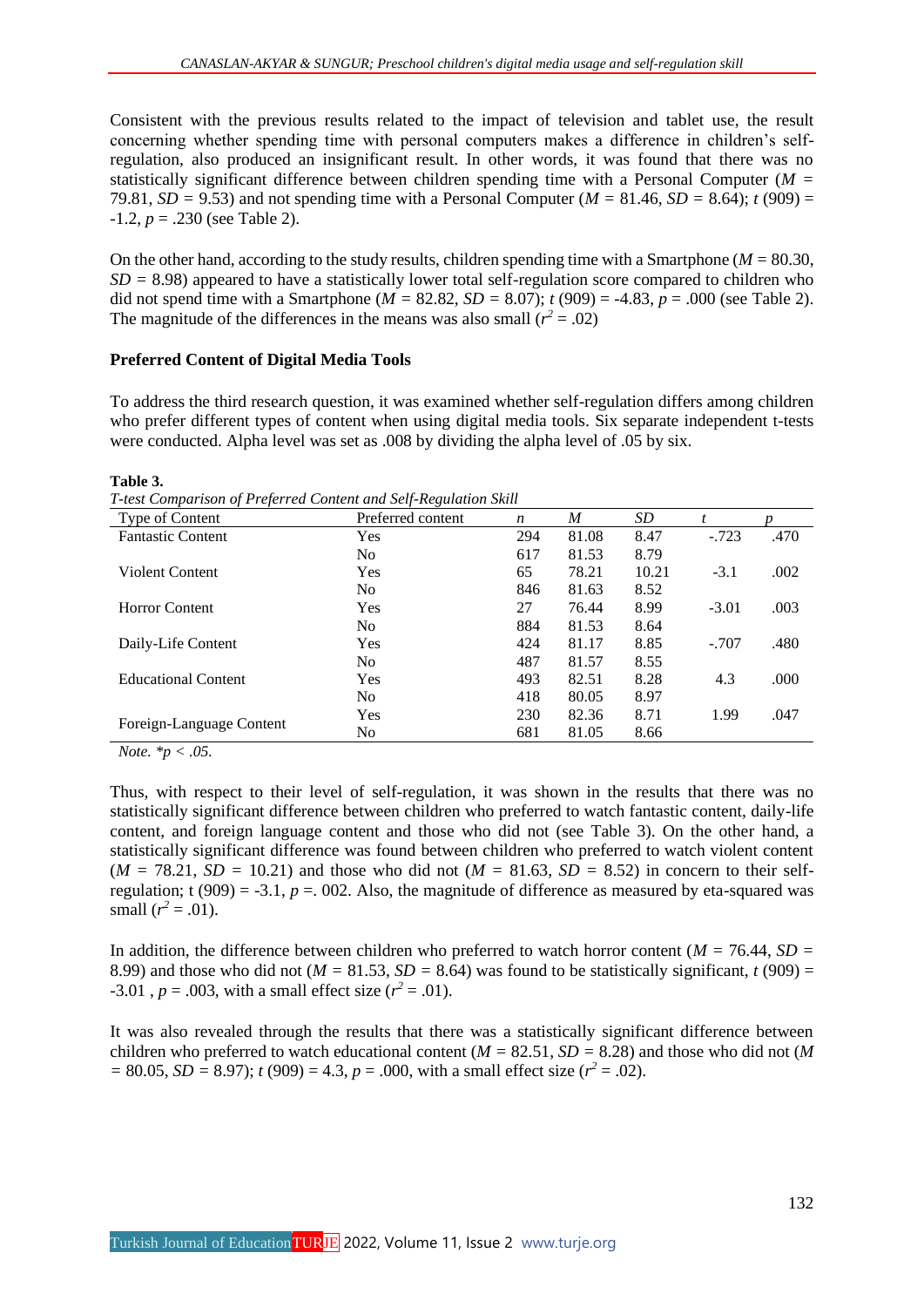## **DISCUSSION**

The main purpose of this research was to examine the effect of 4-6-year-old children's digital media usage habits on their self-regulation. To accomplish our specified aim, three research questions were identified. The following is devoted to the discussion of findings related to the examination of the proposed questions.

## **Amount of Time Spent on Digital Media Tools and Self-Regulation Skill**

The first research question was used to explore whether self-regulation differs among children according to the different amounts of time they spend on digital media tools. Thus, it was determined that as the time spent with digital media tools increases, children's total self-regulation scores were likely to decrease. This result agreed with the related literature which demonstrated that screen time has a negative correlation with language and executive functions of children younger two years of age (Barr et al., 2010; Zimmerman & Christakis, 2005). In support of these findings, another study reveals that infants and toddlers exhibit more self-regulation difficulties than their peers who interact with media for fewer hours each day (Radesky et al., 2014b). Parallel with our results, it is shown in related literature that an excessive amount of watching television and videos has a significant influence on causing behavioral disturbances in children less than two years of age (Lissak, 2018; Mistry et al., 2007). Also, frequent screen time increases children's social isolation and decreases their opportunities for social contact, which ultimately might hamper their social development (Hosokawa & Katsura, 2018). The increasing time spending with digital media is associated with having low social self-regulation skill since children usually prefer digital games instead of traditional games (Canaslan-Akyar & Sevimli-Celik, 2022) anymore. In addition, Palmer (2015) states that spending a large amount of time with a computer from an early age causes later difficulties in the areas of concentration, organization, attention, language skills, imagination, and creativity. Accordingly, the long-term use of digital media can harm children's self-regulation skill, because as highlighted by the studies mentioned above, increasing the hours of digital media use negatively impacts attention, working memory, inhibitory control and problem solving (Lillard & Jennifer, 2011). These skills comprise self-regulation so spending time with digital media is critical especially in early childhood period. In short, it was suggested in the current study, which was consistent with the findings of related literature, that the amount of time spent with digital media did affect children's self-regulation.

## **Type of Digital Media Tools and Self-Regulation**

The aim of the second research question was to explain whether self-regulation differs among children according to the type of digital media tools. For example, televisions, tablets, personal computers, and smartphones were chosen as digital media tools in this study. According to the responses of the surveyed mothers', television was the most popular type of digital media tool among their children, followed by smartphones. Furthermore, several children used tablets and personal computers as digital media tools in their daily lives.

It was shown in this study that there was no statistically significant difference in self-regulation between watching television and not watching television. Importantly, this finding was consistent with the findings from Blankson et al. (2015) and Ferguson (2011) that watching television does not appear to have a long-lasting significant effect on children's executive functions. The reason for this finding may be that watching television could be more controlled by adults because of the size of the screen. Blankson et al. (2015) also suggest that the home environment and parental scaffolding do impact the viewing of television on children's executive function. Therefore, the controlled watching of television might impact children's self-regulation less. Research also reveals that active parent mediation (parentchild conversation about digital media) is an effective way of reducing the negative effects of digital media on children (Austin et al., 2009; Coyne et al., 2017).

On the other hand, it is shown in the findings of the current study that the use of smartphones did make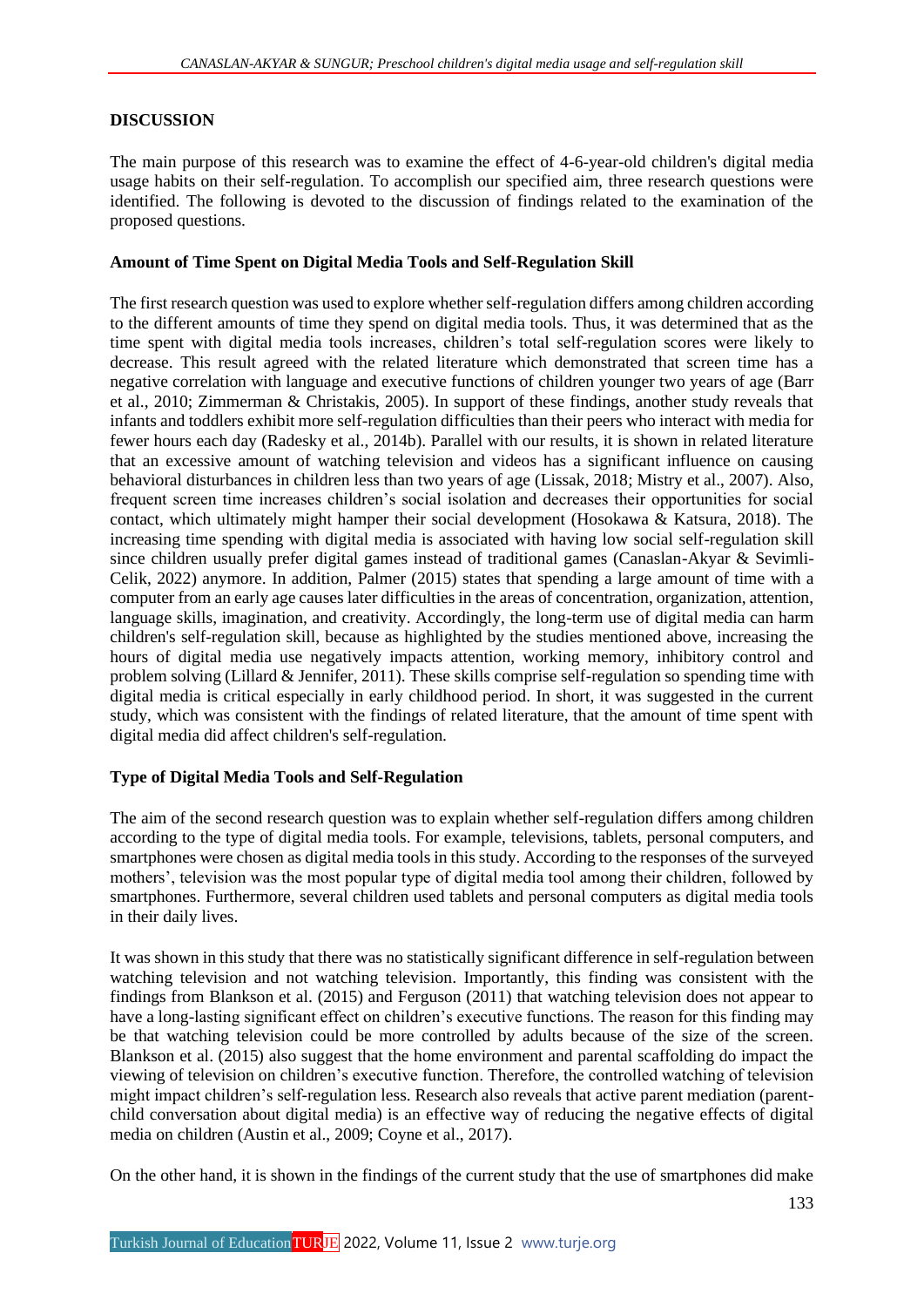a difference to children's level of self-regulation: more specifically, children who used a smartphone were observed by their mothers to have lower levels of self-regulation. Furthermore, in this current study, it was suggested that although the use of a tablet did not impact children's self-regulation, smartphone use did negatively impact the self-regulation skill of 4-6-year-old children. This result is explained by Gold (2015), who states that the small screens on smartphones limit navigation by toddlers. Furthermore, Hosokawa and Katsura, (2018) report that frequent use of mobile devices (i.e., smartphones or tablet computers) without educational content can be related to behavioral problems in early childhood. To summarize, the screen size of a digital media device can negatively affect children's self-regulation, thus, adult guidance should be present and interaction with these types of media tools should be limited.

## **Preferred Content of Digital Media and Self-Regulation Skill**

The aim of the third research question was to explain whether self-regulation differs among children according to preferred content of digital media on children's self-regulation. Based on previous studies, attempts were made in the present study to establish whether the type of content viewed on digital media tools impacted children's self-regulation. For example, Huber et al. (2018) state that not only screen time but also interactivity, and content are important agents especially in the early years of development. In addition, Courage and Howe (2010) state that developmentally appropriate media content contributes to children's development of social-emotional skills such as friendliness, sharing, and acceptance of diversity as well as their cognitive development such as literacy and numeracy skills. However, media content should be assessed in terms of whether it is developmentally appropriate for children (Lieberman et al., 2009a) as it can lead to children behaving aggressively and showing anti-social behavior through role-modeling, rewarding, and/or teaching (Lauricella et al., 2017; Lieberman et al., 2009b).

In this current study preferred content of digital media was classified as fantastic, violent, horror, dailylife, educational, and foreign-language content. According to the mothers' responses, most children preferred to spend time using educational content followed by daily-life content. Fantastic, foreign language, violent, and horror content were also selected by some children as well. The children who preferred violent and horror content were found to have lower levels of self-regulation than children who did not have these preferences. Also, it is suggested in the relevant literature that violent digital media content is associated with poor self-regulation (Coyne et al., 2018). In addition, Swing and Anderson (2014) report that exposure to violence in the media and attention problems are interrelated. Consistent with current findings, a related study also shows that increased watching of aggressive television content causes a decline in self-regulatory behaviors, although some prosocial behaviors increase (Lillard et al., 2015). Indeed, violent television programming is found to have an adverse effect on children's level of aggression (Anderson et al., 2015). Actually, according to Denissen et al. (2018), aggression can arise from a failure in self-regulation. Furthermore, self-regulation is crucial for understanding violent behavior (Anderson et al., 2015) because aggressive acts can be a predictor of low self-regulation (Robson et al., 2020). Although aggressive behavior can be derived from low selfregulation, aggression and low self-regulation can also be affected by violent experiences (Fitzpatrick et al., 2016). It is claimed that exposure to violent television content might be related to problems such as increasing aggression and poor self-regulation. Thus, violent and horror content media is likely to have adverse effects on children's self-regulation.

In contrast, we found that children who preferred to watch educational content had higher levels of selfregulation. This is seen in previous studies, for instance, Lillard, et al. (2015) state that educational programs have positive effects on executive function performance, and in another more recent study it is reported that educational applications have a positive impact on working memory (Huber et al., 2018). Elsewhere it is shown that although overall television use was related to lower executive function, only educational cartoons are positively associated with executive function (Lillard et al., 2015). Moreover, Lillard et al. (2015) add that interactive applications have a more positive impact on immediate executive function than observational videos. McNeill et al. (2019) state that less than 30 minutes of educational and interactive digital media each day may not be harmful to children's development. In an earlier study,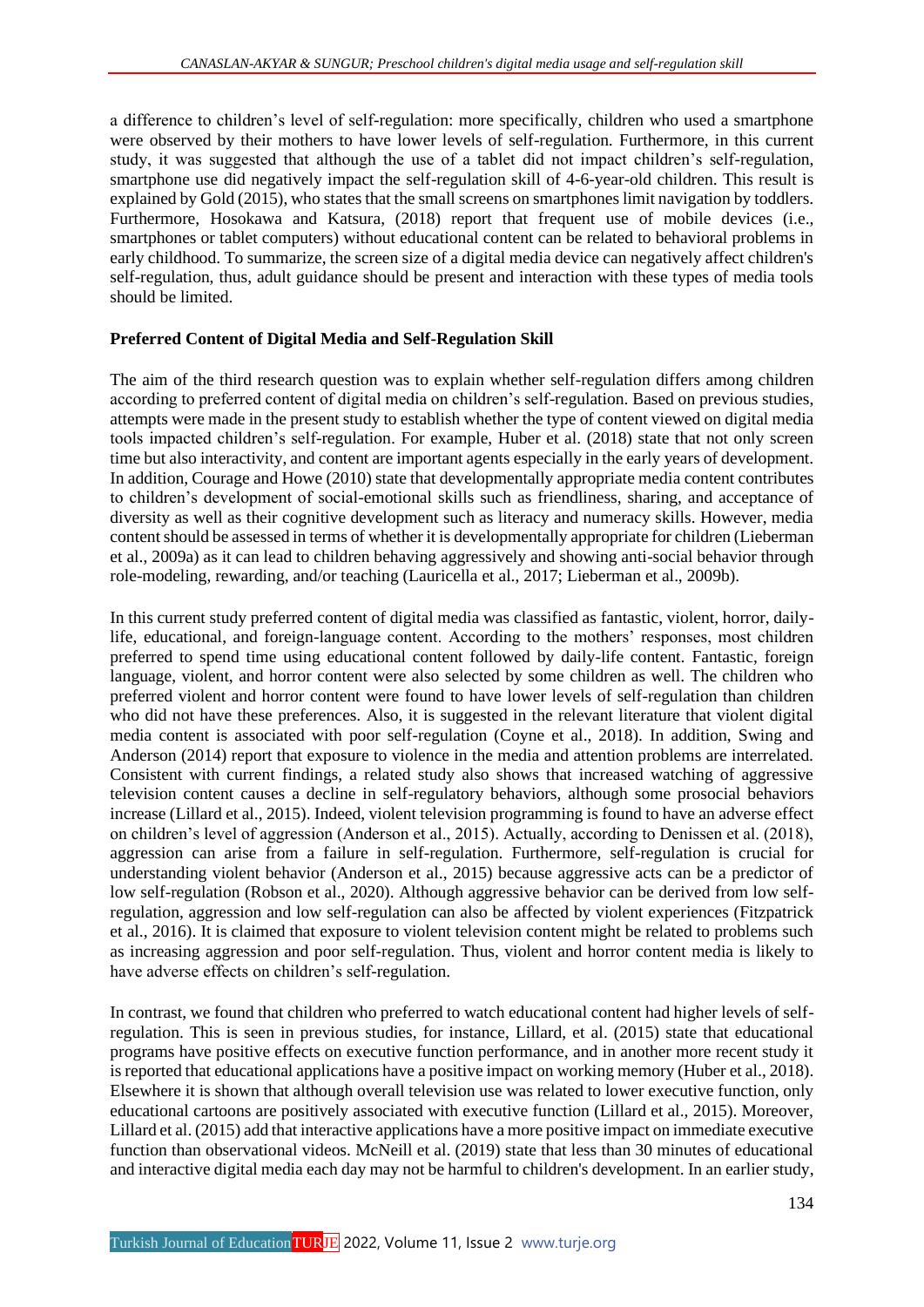Huber, et al. (2016) find that tablet-based educational play improves children's executive function, problem-solving, and planning ability. In addition, according to Valkenburg and Piotrowski (2017) educational media content improves young children's academic and social-emotional development.

Another category investigated in this current study was fantastic content. According to the study results, the effect of such content on preschool children's self-regulation was not statistically significant. However, in the related literature, fantastic, physically impossible events are seen as a reason for low executive function and fantastic events are also suggested to have negative effects on inhibitory control in children (Lillard et al., 2015). On the other hand, Li et al. (2018) show that touch screen fantastic content tends to decrease the negative effect of fantastic content on inhibitory control. Long and Li (2020) revealed that listening to fantastic stories from audiobooks for around 10 minutes disrupted children's inhibitory control. However, there was no negative impact when children viewed the same video content. Because children can easily understand this is fantastic content when they visualize it (Long & Li, 2020), as touch screen fantastic content has a less harmful impact on inhibitory control. Interactive and multisensory digital media could reduce the harmful impact of content on self-regulation. Furthermore, language and daily life content were not statistically significant. Considering the result of the current study, the preferred content of digital media impacts children's self-regulation. Among the preferred digital media categories, only educational content could be associated with a high level of selfregulation. Other categories might be kept away from children, or they do not leave alone while spending time with those contents.

## **IMPLICATIONS**

Overall, children's self-regulation shows differences according to digital media habits reported in this study. The difference is sometimes in favor of self-regulation but sometimes against it. For example, the amount of time spent using digital media and the nature of the preferred digital media content seemed to determine its associated with preschoolers' self-regulation. To use digital media tools for enhancing children's self-regulation, a balance of duration, tool, and content are crucial. It may be advisable to make educational content and educational practices attractive for children. According to Green Crescent, children should not meet with digital media before three years old (2017). They spend thirty minutes between 3-6 years old and forty-five minutes in early childhood period (Green Crescent, 2017). The current study results also revealed when children's spending time with digital media increases, their self-regulation score decreases. Therefore, children's spending time with digital media could be arranged based on their age, and children must not exceed their duration with digital media. On the one hand, children should receive the advantages of digital media. Importantly, parents can assert some control of their children while they are spending time with digital media, therefore, a big screen could be chosen. In other words, parents reverse digital technology's negative impact on children's selfregulation development by setting some rules.

## **Limitations and Suggestions for Future Studies**

Although the current study has shed light on the children's self-regulation regarding digital media habits, it was subject to some limitations which should be noted for future consideration. First of all, the study was conducted with mothers of children between the ages of 4 to 6-years-old, thus, in future studies a specific age could be chosen. In this way, developmental differences in self-regulation could be eliminated. Secondly, in this study, no comparison was made between the types of digital media tools, and/or media content. Instead, each of these categories was examined on a yes or no basis through separate independent sample t-tests because each media tools and preferred digital media content have multiple responses. Thus, the impact of each type of activity on self-regulation, for example, children's self-regulation levels were compared according to each category (i.e., tablet, smart-phone, personal computer or television) separately. However, in future studies, each category can be compared with another to determine which ones most contribute to children's self-regulation and self-regulation sub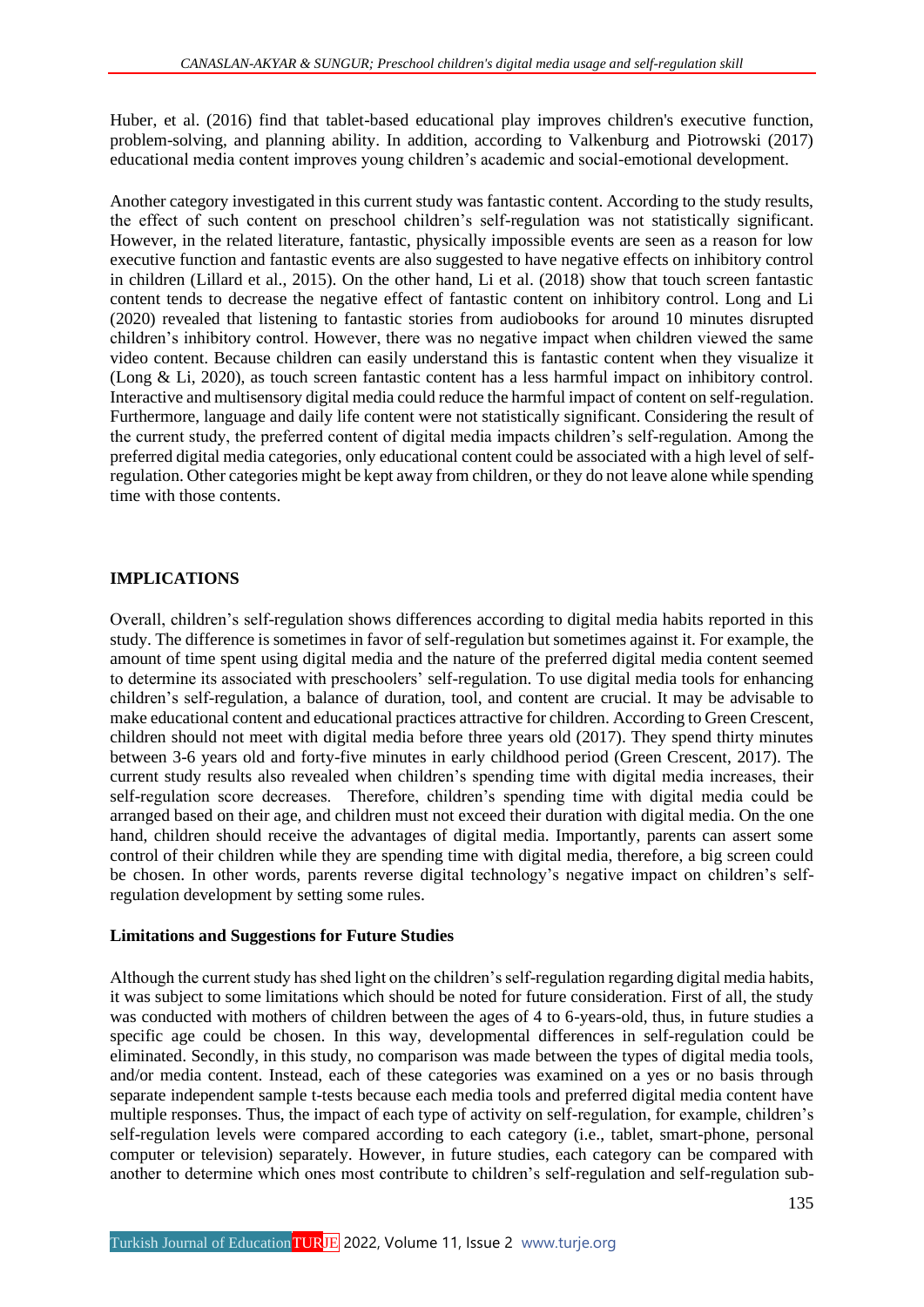scales also could be analyzed in the study. The current study reveals and discusses the total selfregulation and digital media habits, but future studies could present more detailed analyses via focusing on sub-scales. Additionally, the sample could be chosen from only attending preschool or not attending preschool for future studies. Finally, all of the participants and data were obtained via the application of an online quantitative survey which excluded those without access to the internet or who were not familiar with this type of form. Furthermore, some participants may have also wanted to qualify their responses in various ways, yet that would have required a different sampling method.

### **REFERENCES**

- Adelantado-Renau, M., Moliner-Urdiales, D., Cavero-Redondo, I., Beltran-Valls, M. R., Martínez-Vizcaíno, V., & Álvarez-Bueno, C. (2019). Association between screen media use and academic performance among children and adolescents: A systematic review and meta-analysis. *JAMA Pediatrics, 173*(11), 1058-1067.
- Anderson, C., Bushman, B., Donnerstein, E., Hummer, T., & Warburton, W. (2015). SPSSI research summary on media violence. *Analyses of Social Issues and Public Policy*, *15*(1), 4-19. https://doi.org/10.1111/asap.12093
- Antunes, F. (2017). Rethinking PG-13: Ratings and the boundaries of childhood and horror. *Journal of Film and Video*, *69*(1), 27. https://doi.org/10.5406/jfilmvideo.69.1.0027
- Austin, E. W., Hust, S. J. T., & Kistler, M. E. (2009). Powerful media tools: Armin parents with strategies to affect children's interactions with commercial interests. In T. J. Socha & G. H. Stamp (Eds.), *Parents and children communicating with society: Managing relationships outside of home* (pp. 215-240). Routledge.
- Barr, R., Lauricella, A., Zack, E., & Calvert, S. L. (2010). Infant and early childhood exposure to adult-directed and child-directed television programming: Relations with cognitive skills at age 4. *Merrill-Palmer Quarterly, 56*, 21-48. https://doi.org/10.1353/mpq.0.0038
- Blair, C. (2016). The development of executive functions and self-regulation: A bidirectional psychobiological model. In K., Vohs & P., R., Baumeister (Eds.), *Handbook of self-regulation* (3rd ed., pp. 417-439). The Guilford Press.
- Blair, C., & Raver, C. C. (2015). School readiness and self-regulation: A developmental psychobiological approach. *Annual Review of Psychology, 66*, 711-731.https://doi.org/10.1146/annurev-psych-010814- 015221
- Blankson, A. N. Marion, O., Leerkes, E. M.., Calkins, S. D., & Marcovitch., S. (2015). Do hours spent viewing television at ages 3 and 4 predict vocabulary and executive functioning at age 5?. *Merrill-Palmer Quarterly*, *61*(2), 264-289. https://doi.org/ 10.13110/merrpalmquar1982.61.2.0264
- Bodrova, E., & Leong, D. J. (2006). Self-Regulation as a key to school readiness: How early childhood teachers can promote this critical competency. In M. Zaslow & I. Martinez-Beck (Eds.), *Critical issues in early childhood professional development* (pp. 203-224). Paul H Brookes Publishing
- Bodrova, E., & Leong, D. J. (2008). Developing self-regulation in kindergarten: Can we keep all the crickets in the basket? Beyond the Journal. *Young Children on the Web.* Retrieved from: http://bpsearlychildhood.weebly.com/uploads/1/0/1/3/10131776/self\_regulation\_deb\_leong.pdf
- Bronfenbrenner, U. (1989). Ecological systems theory. In R. Vasta (Ed.), *Annals of child development:* Vol 6. Six theories of child development: Revised formulations and current issues (pp. 187–249). JAI Press
- Bronson, M. B., Goodson, B. D., Layzer, J. I., & Love, J. M. (1990). *Child behavior rating scale*. Abt Associates. Canaslan-Akyar, B., & Sevimli-Celik, S. (2022). Playfulness of early childhood teachers and their views in
- supporting playfulness. *Education 3-13, 50*(1), 1-15. https://doi.org/10.1080/03004279.2021.1921824 Christakis, D., Garrison, M., Herrenkohl, T., Haggerty, K., Rivara, F., Zhou, C., & Liekweg, K.(2013). Modifying
- media content for preschool children: A randomized controlled trial. *Pediatrics, 131*(3), 431-438. https://doi.org/10.1542/peds.2012-1493
- Cliff, D. P., Howard, S. J., Radesky, J. S., McNeill, J., & Vella, S. A. (2018). Early childhood media exposure and self-regulation: bidirectional longitudinal associations. *Academic Pediatrics, 18*(7), 813-819.
- Courage, M., & Howe, M. (2010). To watch or not to watch: Infants and toddlers in a brave new electronic world. *Developmental Review, 30*(2), 101-115. https://doi.org/10.1016/j.dr.2010.03.002
- Coyne, S. M., Radesky, J., Collier, K. M., Gentile, D. A., Linder, J. R., Nathanson, A. I., ... & Rogers, J. (2017). Parenting and digital media. *Pediatrics*, *140*(Supplement 2), 112-116. https://doi.org/10.1542/peds.2016- 1758N
- Coyne, S., Warburton, W., Essig, L., & Stockdale, L. (2018). Violent video games, externalizing behavior, and prosocial behavior: A five-year longitudinal study during adolescence*. Developmental Psychology, 54*(10), 1868-1880. https://doi.org/10.1037/dev0000574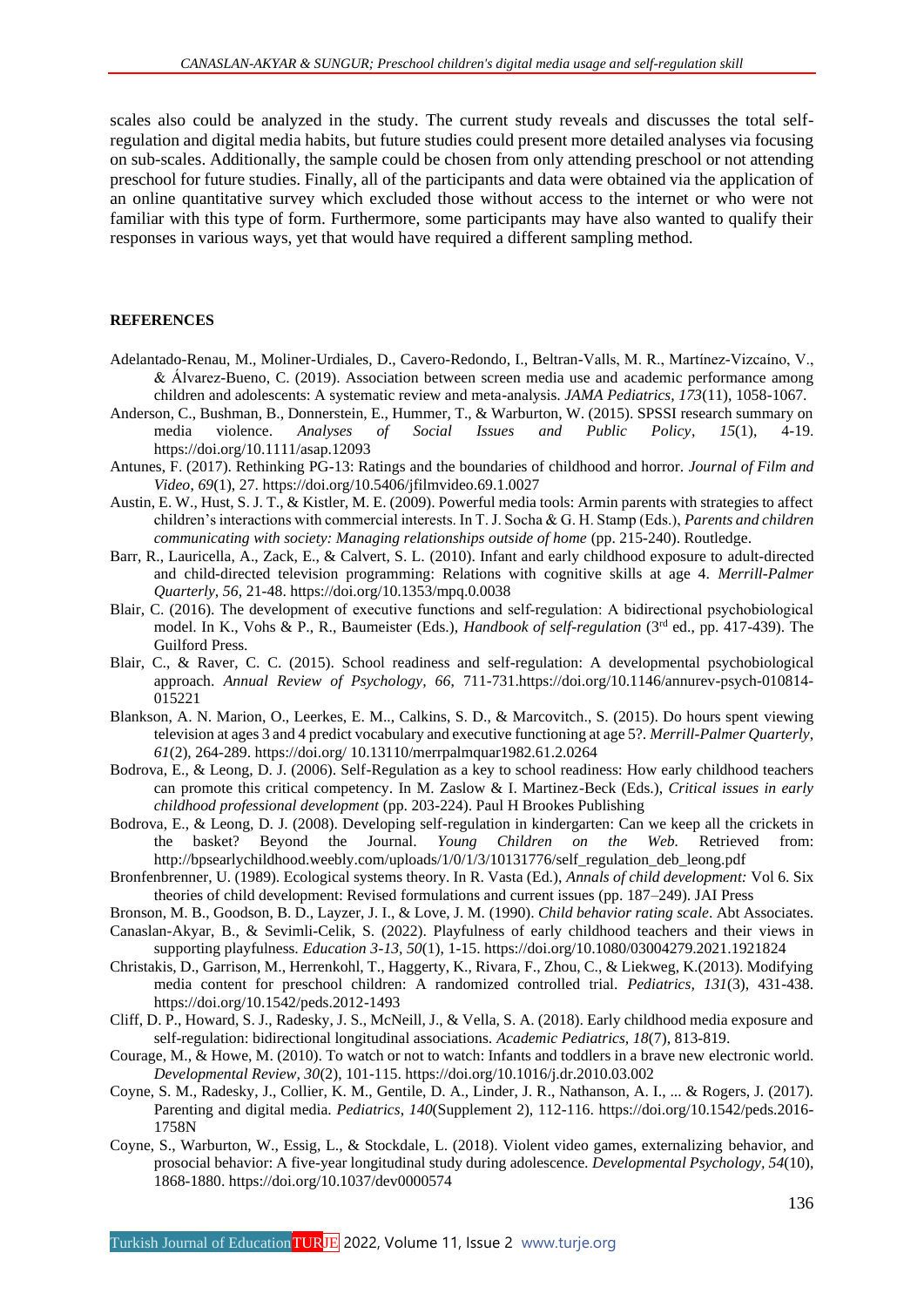- Das, S., Mitra, K., & Mandal, M. (2016). Sample size calculation: Basic principles. *Indian Journal of Anaesthesia*, *60*(9), 652.
- Denissen, J. J. A., Thomaes, S., & Bushman, B. J. (2018). Self-regulation and aggression: Aggression-provoking cues, individual differences, and self-control strategies. In D. deRidder, M. Adriaanse, & K. Fujita (Eds.), *The Routledge international handbook of self-control in health and well-being* (pp. 330-339). Routledge/Taylor&Francis Group.
- Dias, P., & Cadime, I. (2017). Protective factors and resilience in adolescents: The mediating role of selfregulation. *Psicología Educativa*, *23*(1), 37-43. https://doi.org/10.1016/j.pse.2016.09.003.
- Diamond, A. (2013). Executive functions. *Annual Review of Psychology, 64*, 135-168.
- Eisenberg, N., Smith, C. L., Sadovsky, A., & Spinrad, T. L. (2004). Effortful control: Relations with emotion regulation, adjustment, and socialization in childhood. In R. F. Baumeister & K. D. Vohs (Eds.), *Handbook of self-regulation: Research, theory, and applications (*pp. 259-282). Guilford.
- Ellen, W. (2014). Parenting in the age of digital technology. Retrieved from: https://cmhd.northwestern.edu/wpcontent/uploads/2015/06/ParentingAgeDigitalTechnology.REVISED.FI NAL\_.2014.pdf
- Erol, A., & Ivrendi, A. (2018) Developing an instrument for measuring self-regulation skills of 4-6-year-old children (Mother Form). *Pamukkale Üniversitesi Eğitim Fakültesi Dergisi, 44*, 178-195.
- Ferguson, C. J. (2011). The influence of television and video game use on attention and school problems: A multivariate analysis with other risk factors controlled. *Journal of Psychiatric Research, 45,*808-813. https://doi.org/10.1016/j.jpsychires.2010.11.010
- Fitzpatrick, C., Oghia, M. J., Melki, J. & Pagani, L. S., (2016). Early childhood exposure to media violence: What parents and policymakers ought to know. *South African Journal of Childhood Education 6*(1), a431. https://doi.org/10.4102/sajce.v6i1.431
- Fraenkel, J. R., Wallen, N. E., & Hyun, H. H. (2012). *How to design and evaluate research in education* (8<sup>th</sup> ed.). McGraw-Hill.
- Fonagy, P., & Target, M. (2002). Early intervention and the development of self-regulation. *Psychoanalytic Quarterly, 22*, 307-335.
- Fuhs, M. W., Farran, D. C., & Nesbitt, K. T. (2013). Preschool classroom processes as predictors of children's cognitive self-regulation skills development. *School Psychology Quarterly, 28*(4),347.
- Gravetter, F., Wallnau, L., & Forzano, L. (2014). *Essentials of statistics for the behavioral sciences* (8<sup>th</sup> ed.). Wadsworth.
- Green Crescent. (2017). Yeşilay'dan ekran karşısında geçirilen süreler için uyarı. [https://www.yesilay.org.tr/tr/haberler/yesilaydan-ekran-karsisinda-gecirilen-sureler-icin](https://www.yesilay.org.tr/tr/haberler/yesilaydan-ekran-karsisinda-gecirilen-sureler-icin-)uyari#:~:text=%C3%87ocuklar%C4%B1n%20ve%20gen%C3%A7lerin%20ekran%20kar%C5%9F%C4 %B1s%C4%B1nda,fazla%20ekran%20kar%C5%9F%C4%B1s%C4%B1nda%20kalmamal%C4%B1%2 2%20dedi.
- Gold, J. (2015). *Screen-smart parenting*. Guilford Publications.
- Holochwost, S. J., Kolacz, J., & Mills-Koonce, W. R. (2021). Towards an understanding of neurophysiological self-regulation in early childhood: A heuristic and a new approach. *Developmental Psychobiology*, 63(4), 734-752.
- Hosokawa, R., & Katsura, T. (2018). Association between mobile technology use and child adjustment in early elementary school age. *Plos One*, *13*(7), e0199959.https://doi.org/10.1371/journal.pone.0199959
- Howard, S. J., Vasseleu, E., Neilsen-Hewett, C., De Rosnay, M., & Williams, K. E. (2021). Predicting academic school readiness and risk status from different assessment approaches and constructs of early selfregulation. *In Child & Youth Care Forum*, 1-25.
- Huber, B., Tarasuik, J., Antoniou, M., Garrett, C., Bowe, S., & Kaufman, J. (2016). Young children's transfer of learning from a touchscreen device. *Computers in Human Behavior, 56*, 56-64. https://doi.org/10.1016/j.chb.2015.11.010
- Huber, B., Yeates, M., Meyer, D., Fleckhammer, L., & Kaufman, J. (2018). The effects of screen media content on young children's executive functioning. *Journal of Experimental Child Psychology, 170,* 72-85. https://doi.org/10.1016/j.jecp.2018.01.006
- Karasar, N. (2006). *Bilimsel Araştırma Yöntemi.* Nobel.
- Kim, Y., & Smith, D. (2015). Pedagogical and technological augmentation of mobile learning for young children interactive learning environments. *Interactive Learning Environments*, *25*(1), 4-16. https://doi.org/10.1080/10494820.2015.1087411
- LaRose, R., Lin, C. A., & Eastin, M. S. (2003). Unregulated internet usage: Addiction, habit, or deficient selfregulation? *Media Psychology, 5*(3), 225-253.
- Lauricella A. R., Blackwell C. K., & Wartella E. (2017). The "new" technology environment: The role of content and context on learning and development from mobile media. In Barr R., Linebarger D. (eds) *Media exposure during infancy and early childhood*. Springer.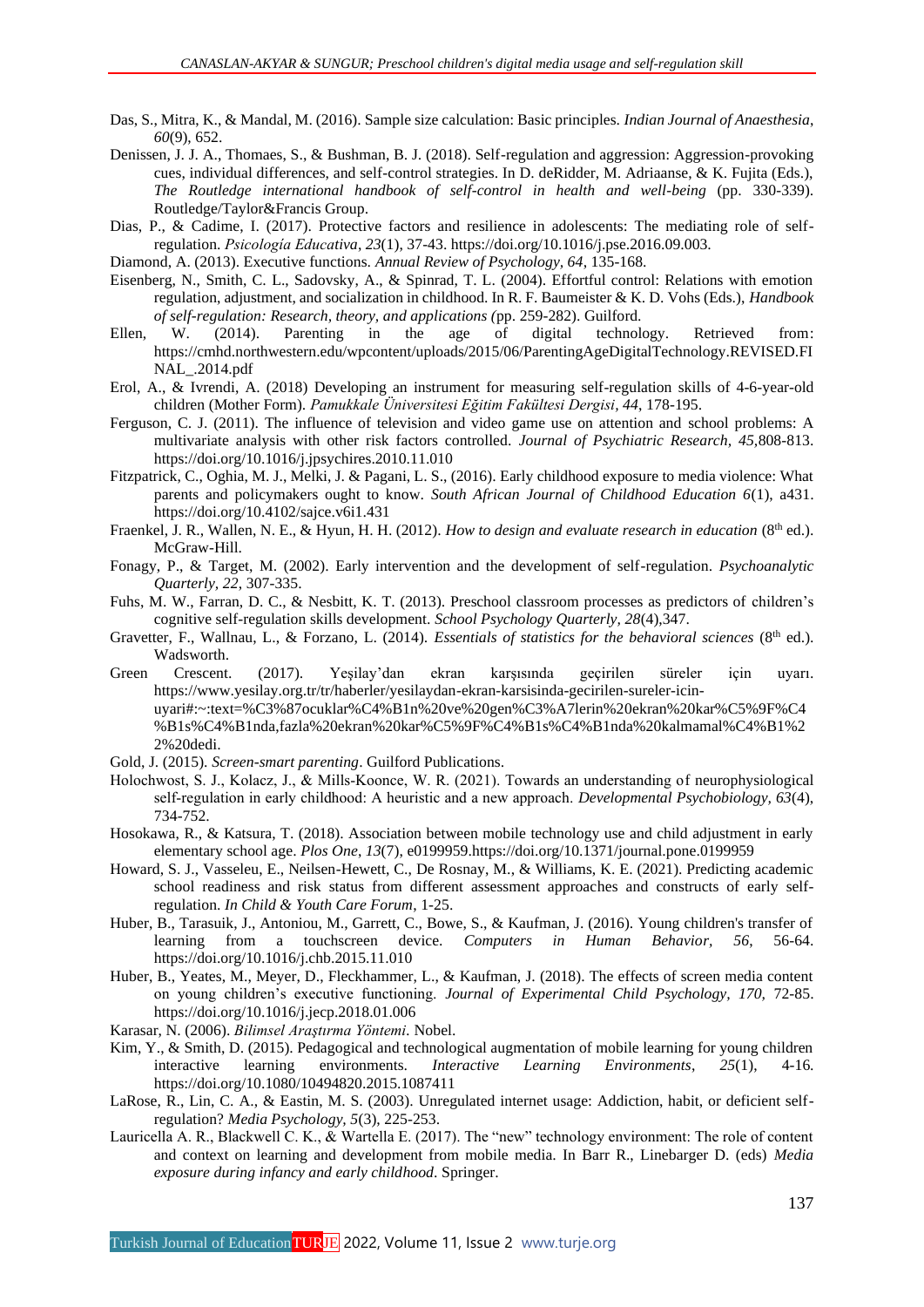- Lester, C. (2016). The children's horror film: Characterizing an "impossible" subgenre. *The Velvet Light Trap*, *78*, 22-37. https://doi.org/10.7560/vlt7803
- Li, H. (2014). *The effect of television on children's executive function*. (Unpublished doctoral dissertation). Central China Normal University.
- Li, H., Subrahmanyam, K., Bai, X., Xie, X., & Liu, T. (2018). Viewing fantastical events versus touching fantastical events: Short-term effects on children's inhibitory control. *Child Development, 89*, 48-57. https://doi.org/10.1111/cdev.12820
- Lieberman, D., Bates, C., & So, J. (2009a). Young children's learning with digital media. *Computers in The Schools, 26*(4), 271-283. https://doi.org/10.1080/07380560903360194
- Lieberman, D., Fisk, M., & Biely, E. (2009b). Digital games for young children ages three to six: From research to design. *Computers in The Schools, 26*(4), 299-313. https://doi.org/10.1080/07380560903360178
- Lillard, A. S., & Peterson, J. (2011). The immediate impact of different types of television on young children's executive function. *Pediatrics, 128*(4), 644-649.
- Lillard, A., Drell, M., Richey, E., Boguszewski, K., & Smith, E. (2015). Further examination of the immediate impact of television on children's executive function. *Developmental Psychology, 51*(6), 792-805. https://doi.org/10.1037/a0039097
- Linebarger, D. L., Barr, R., Lapierre, M. A., & Piotrowski, J. T. (2014). Associations between parenting, media use, cumulative risk, and children's executive functioning. *Journal of Developmental & Behavioral Pediatrics, 35*(6), 367–377.https://doi.org/ 10.1097/DBP.0000000000000069
- Lissak, G. (2018). Adverse physiological and psychological effects of screen time on children and adolescents: Literature review and case study. *Environmental research*, *164*, 149-157. https://doi.org/10.1016/j.envres.2018.01.015
- Long, M., & Li, H. (2020, July). The Impact of Viewing and Listening to Fantastic Events on Children's Inhibitory Control. In *International Conference on Human-Computer Interaction* (pp. 543-548). Springer.
- Mares, M. L., & Pan, Z. (2013). Effects of Sesame Street: A meta-analysis of children's learning in 15 countries. *Journal of Applied Developmental Psychology, 34*(3), 140-151.
- McCabe, L. A., Cunnington, M., & Brooks-Gunn, J. (2004). The development of self-regulation in young children: Individual characteristics and environmental contexts. In R. F. Baumeister & K. D. Vohs (Eds.), *Handbook of self-regulation: Research, theory, and applications* (pp. 340–356). The Guilford Press.
- McClelland, M. M., Acock, A. C., Piccinin, A., Rhea, S. A., & Stallings, M. C. (2013). Relations between preschool attention span-persistence and age 25 educational outcomes. *Early Childhood Research Quarterly, 28,* 314-324. https://doi.org/10.1016/j.ecresq.2012.07.008
- McClelland, M., & Cameron, C. (2011). Self-regulation in early childhood: Improving conceptual clarity and developing ecologically valid measures. *Child Development Perspectives, 6*(2), 136-142. https://doi.org/10.1111/j.1750-8606.2011.00191.x
- McClelland, M. M., Ponitz, C. C., Messersmith, E. E., & Tominey, S. (2010). Self-regulation: Integration of cognition and emotion. In W. F. Overton & R. M. Lerner (Eds.), *The handbook of life-span development,* Vol. 1. Cognition, biology, and methods (pp. 509-553). John Wiley & Sons Inc.
- McClelland, M. M., & Tominey, S. L. (2015). *Stop, think, act: Integrating self-regulation in the early childhood classroom.* Routledge.
- McNeill, J., Howard, S., Vella, S., & Cliff, D. (2019). Longitudinal associations of electronic application use and media program viewing with cognitive and psychosocial development in preschoolers. *Academic Pediatrics*. *9*(5), 520-52. https://doi.org/10.1016/j.acap.2019.02.010
- Mischel, W., Ayduk, O., Berman, M. G., Casey, B. J., Gotlib, I. H., Jonides, J., . . . Shoda, Y. (2011). "Willpower" over the life span: Decomposing self-regulation. *Social Cognitive and Affective Neuroscience, 6,* 252-256. https://doi.org/10.1093/scan/nsq081
- Mistry, K. B., Minkovitz, C. S., Strobino, D. M., & Borzekowski, D. L. (2007). Children's television exposure and behavioral and social outcomes at 5.5 years: Does timing of exposure matter. *Journal of the American Academy of Pediatrics, 120*(4), 762-769.
- Nathanson, A., Sharp, M., Aladé, F., Rasmussen, E., & Christy, K. (2013). The relation between television exposure and theory of mind among preschoolers. *Journal of Communication*, *63*(6), 1088-1108. https://doi.org/10.1111/jcom.12062
- Nathanson, A. I., Aladé, F., Sharp, M. L., Rasmussen, E. E., & Christy, K. (2014). The relation between television exposure and executive function among preschoolers. *Developmental Psychology, 50*(5), 1497-506. https://doi.org/10.1037/a0035714
- Palmer, S. (2007). *Toxic childhood.* Orion.
- Paulus, F. W., Möhler, E., Recktenwald, F., Albert, A., & Mall, V. (2021). Electronic media and early childhood: A review. *Klinische Pädiatrie. 233*(4):157-172. https://doi.org/10.1055/a-1335-4936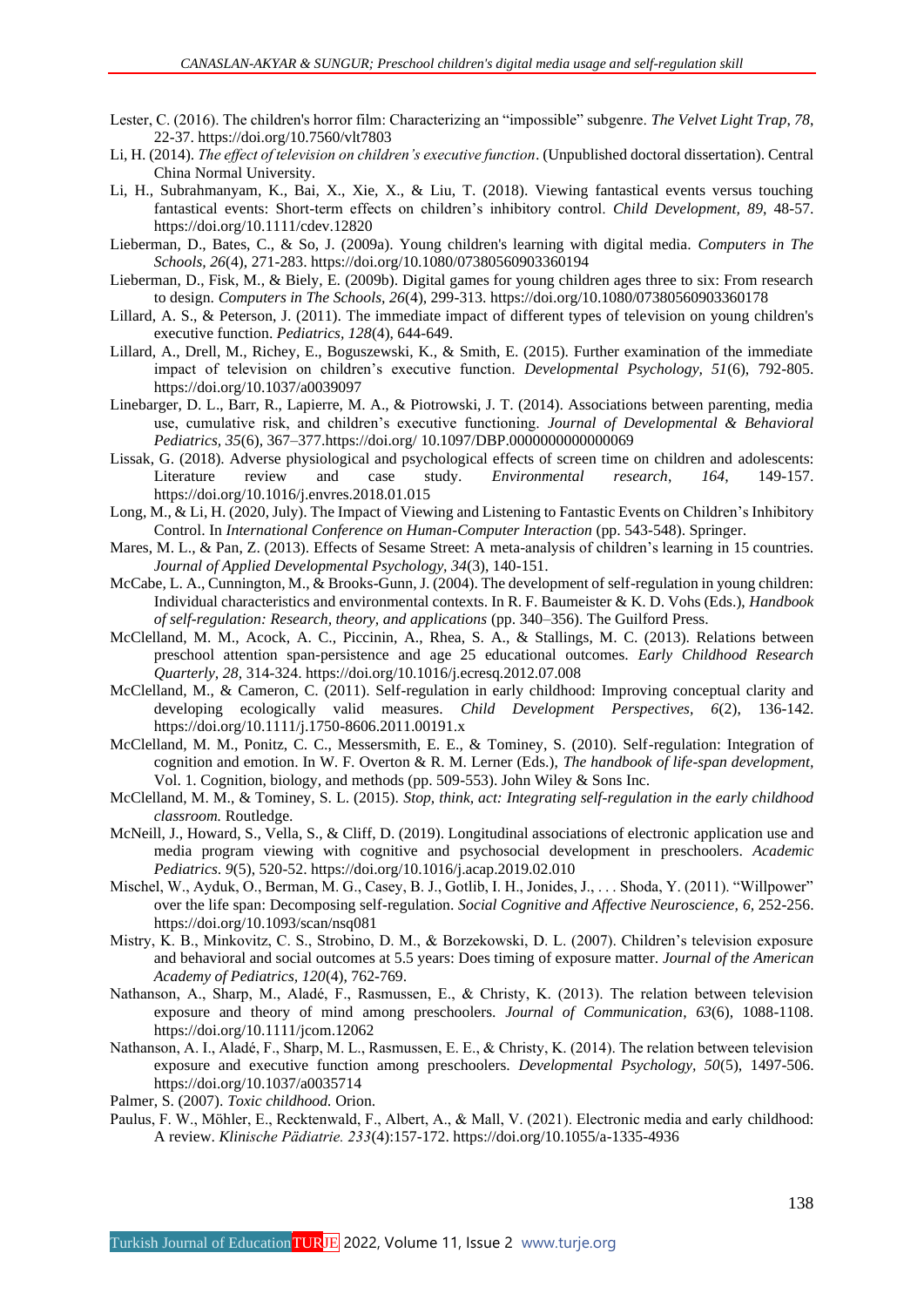- Pellicano, E., Kenny, L., Brede, J., Klaric, E., Lichwa, H., & McMillin, R. (2017). Executive function predicts school readiness in autistic and typical preschool children. *Cognitive Development*, *43*,1-13. https://doi.org/10.1016/j.cogdev.2017.02.003
- Orhan, M. A., Castellano, S., Khelladi, I., Marinelli, L., & Monge, F. (2021). Technology distraction at work. Impacts on self-regulation and work engagement. *Journal of Business Research, 126*(C), 341-349. https://doi.org/10.1016/j.jbusres.2020.12.048
- Özdemir, A. A., & Budak, K. S. (2019). The role of temperament and self-regulation on predicting children's play behavior. *Pamukkale University Journal of Education, 45*(45), 78-98. https://doi.org/10.9779/PUJE.2018.223
- O'Mara, J., & Laidlaw, L. (2011). Living in the world: Two literacy researchers reflect on the changing texts and literacy practices of childhood. *English Teaching: Practice and Critique, 10* (4), 149-159.
- Radesky, J., Silverstein, M., Zuckerman, B., & Christakis, D. (2014a). Infant self-regulation and early childhood media exposure. *Pediatrics, 133*(5), 1172-1178. [https://doi.org/10.1542/peds.2013-2](https://doi.org/10.1542/peds.2013-)367.
- Radesky, J., Schumacher, J., & Zuckerman, B. (2014b). Mobile and interactive media use by young children: The good, the bad, and the unknown*. Pediatrics, 135*(1), 1-3. https://doi.org/10.1542/peds.2014-2251
- Radesky, J. (2018). Digital media and symptoms of attention-deficit/hyperactivity disorder in adolescents. *Jama, 320*(3), 237-239.
- Radesky, J., Weeks, H., Ball, R., Schaller, A., Yeo, S., & Durnez, J. (2020). Young children's use of smartphones and tablets. *Pediatrics*, e20193518. https://doi.org/10.1542/peds.2019-3518
- Reid Chassiakos, Y., Radesky, J., Christakis, D., Moreno, M., & Cross, C. (2016). Children and adolescents and digital media. *Pediatrics*, *138*(5), 2016-2593. https://doi.org/10.1542/peds.2016-2593
- Rideout, V. (2017). The Common Sense census: Media use by kids age zero to eight. *Common Sense Media*, 263- 283.
- Robson, D. A., Allen, M. S., & Howard, S. J. (2020). Self-regulation in childhood as a predictor of future outcomes: A meta-analytic review. *Psychological Bulletin, 146*(4), 324-354. https://doi.org/10.1037/bul0000227
- Savina, E. (2021). Self-regulation in preschool and early elementary classrooms: Why it is important and how to promote it. *Early Childhood Educ J, 49*, 493–501. https://doi.org/10.1007/s10643-020-01094-w
- Schmidt, M., Pempek, T., Kirkorian, H., Lund, A., & Anderson, D. (2008). The effects of background television on the toy play behavior of very young children. *Child Development, 79*(4), 1137-1151. https://doi.org/10.1111/j.1467-8624.2008.01180.x
- Schmitt, S., Pratt, M., & McClelland, M. (2014). Examining the validity of behavioral self-regulation tools in predicting preschoolers' academic achievement. *Early Education and Development*, *25*(5), 641-660. https://doi.org/10.1080/10409289.2014.850397
- Schunk, D., & Zimmerman, B. (1997). Social origins of self-regulatory competence. *Educational Psychologist, 32*, 195-208. https://doi.org/10.1207/s15326985ep3204\_1.
- Steeves, V. (2014). *Young Canadians in a wired world, phase III: Experts or amateurs? Gauging young Canadians' digital literacy skills.* Ottawa: MediaSmarts. Retrieved from: http://mediasmarts.ca/ycww/experts-or-amateurs-gauging-young-canadians-digital-literacy-skills.
- Swing, E. L., & Anderson, C. A. (2014). The role of attention problems and impulsiveness in media violence effects on aggression. *Aggressive Behavior, 40*, 197-203. https://doi.org/10.1002/ab.21519
- Taggart, J., Eisen, S., & Lillard, A. (2019). The current landscape of US children's television: Violent, prosocial, educational, and fantastical content. *Journal of Children and Media*, *13*(3), 276-294. https://doi.org/10.1080/17482798.2019.1605916
- Ursache, A., Blair, C., & Raver, C. C. (2012). The promotion of self-regulation as a means of enhancing school readiness and early achievement in children at risk for school failure. *Child Development Perspectives, 6*(2), 122-128.
- Uzun, A. M., & Kilis, S. (2019). Does persistent involvement in media and technology lead to lower academic performance? Evaluating media and technology use in relation to multitasking, self-regulation and academic performance. *Computers in Human Behavior, 90,* 196- 203.https://doi.org/10.1016/j.chb.2018.08.045

Valkenburg, P., & Piotrowski, J. (2017). *Plugged in: How media attract and affect youth*. Yale University Press.

- Willis, E., & Dinehart, L. H. (2014). Contemplative practices in early childhood: implications for self-regulation skills and school readiness. *Early Child Development and Care, 184*(4), 487-499.
- Wolfe, C. D, & Bell. M. A. (2007). Sources of variability in working memory in early childhood: A consideration of age, temperament, language, and brain electrical activity. *Cognitive Development, 22*, 431-455.
- Wartella, E., Rideout, V., Lauricella, A., & Connell, S. (2013). *Parenting in the age of digital technology: A national survey*. Report of the Center on Media and Human Development, School of Communication, Northwestern University. Retrieved from https://cmhd.northwestern.edu/wpcontent/uploads/2015/06/ParentingAgeDigitalTechnology.REVISED.FINAL\_.2014.pdf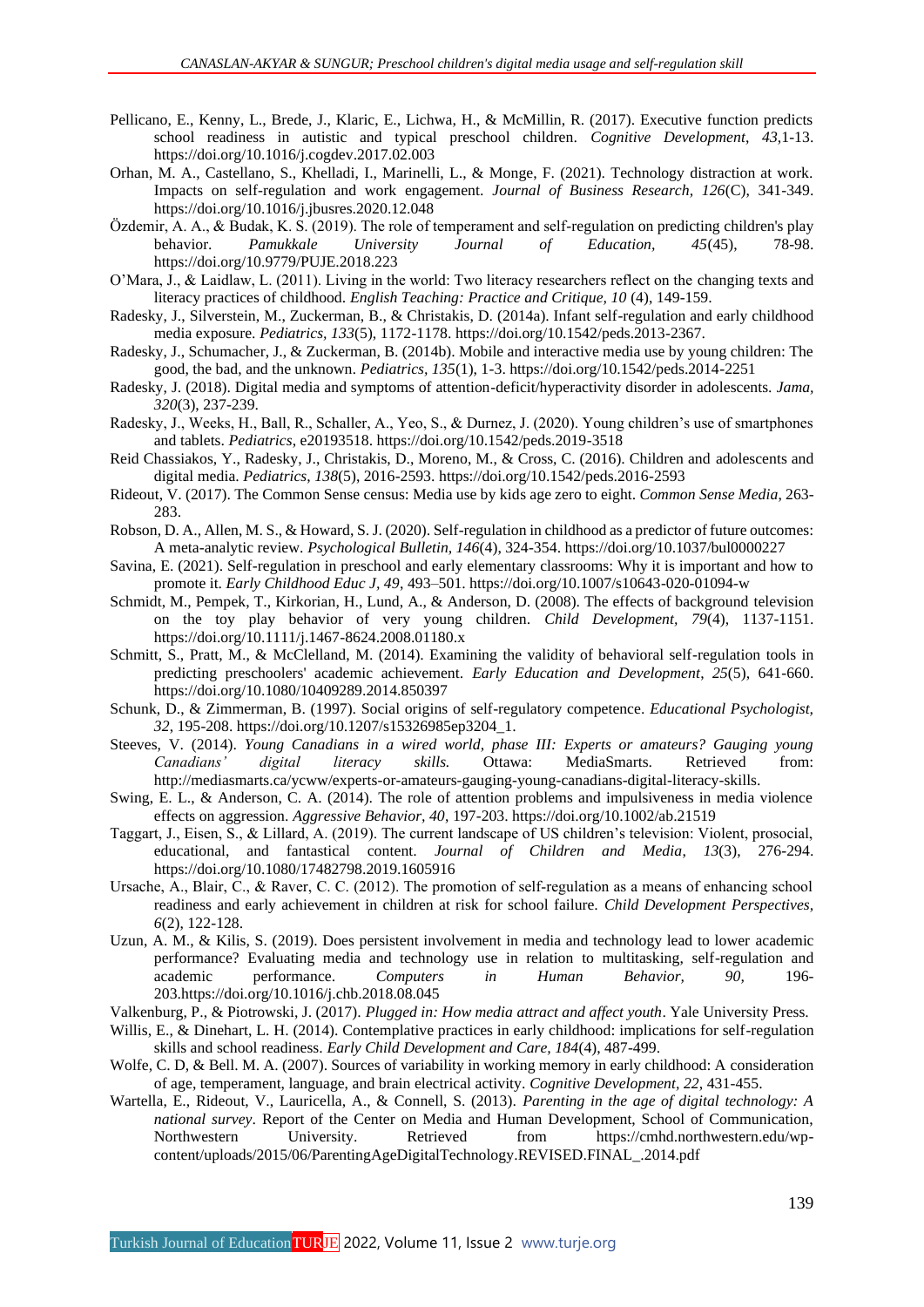- Williams, K. E., & Berthelsen, D. (2017). The development of prosocial behaviour in early childhood: Contributions of early parenting and self-regulation. *International Journal of Early Childhood,49*(1), 73- 94. https://doi.org/10.1007/s1315 8-017-0185-5
- Zelazo, P. D., Blair, C. B., & Willoughby, M. T. (2016). Executive function: Implications for education (NCER 2017-2000). National Center for Education Research, Institute of Education Sciences, U.S. Department of Education. http://ies.ed.gov/
- Zhao, J., Zhang, Y., Jiang, F., Ip, P., Ho, F., Zhang, Y., & Huang, H. (2018). Excessive screen time psychosocial well-being: The mediating role of body mass index, sleep duration, and parent-child interaction. *The Journal of Pediatrics*, *202*, 157-162.https://doi.org/10.1016/j.jpeds.2018.06.029
- Zimmerman, B. J. (1986). Becoming a self-regulated learner: Which are the key subprocess? *Contemporary Educational Psychology, 11*, 307-313.
- Zimmerman, F. J., & Christakis, D. A. (2005). Children's television viewing and cognitive outcomes: A longitudinal analysis of national data. *Archives of Pediatrics and Adolescent Medicine. 159*(7), 619-625.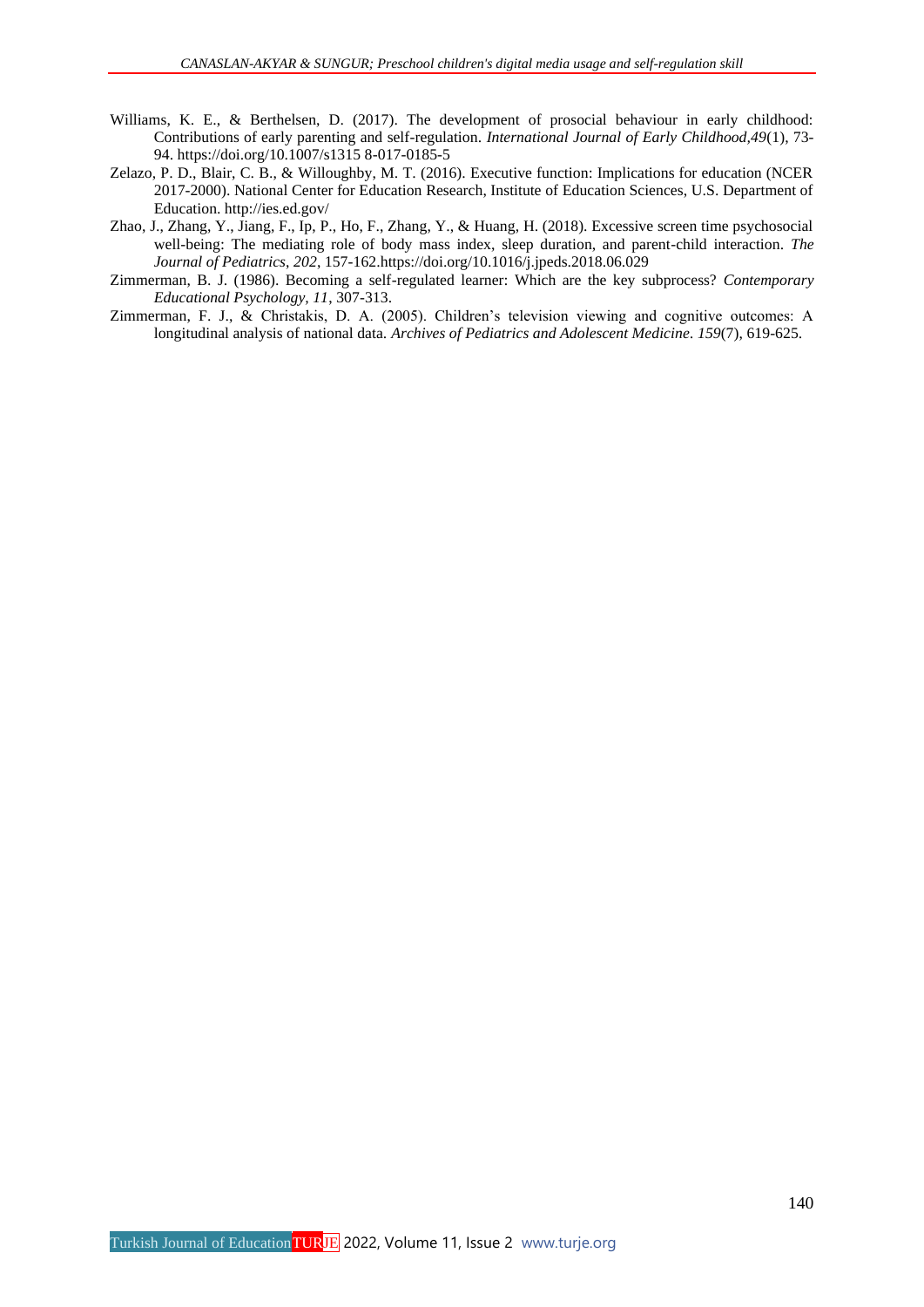## **TÜRKÇE GENİŞLETİLMİŞ ÖZET**

Okul öncesi dönemi gelişim açısından çok kritik bir dönemdir. Çünkü bu dönemde geliştirilen beceriler ileriki dönemlerde elde edilecek beceriler için zemin hazırlar. Ayrıca bu dönemde geliştirilemeyen bazı beceriler de ilerleyen dönemlerde başka sorunlara sebep olabilir. Okul öncesi döneminde kazanılan önemli becerilerden birisi de öz-düzenleme becerisidir. Öz-düzenleme akademik başarı ve sosyal ilişki geliştirme alanlarında önem arz eder.

Öz-düzenleme becerisi çocukların okul başarısı, okula devam etme oranı, okula hazır bulunuşlukları, stresle başa çıkma ve kendilerini değerli hissetmeleri üzerinde etkilidir. Öz-düzenleme konusunda başarılı olan çocuklar haz almayı erteleme, içten gelen istekleri kontrol etme, empati duygusu, ahlak gelişimi gibi konularda da başarılıdırlar. Çünkü kendi davranışlarının olası sonuçlarını tahmin edebilirler. Yani öz-düzenleme becerisi çocukların ders süresi boyunca kendilerini kontrol ederek dersi dinleme ve sorumluluklarını yerine getirebilmek için önemli bir beceridir. Öz-düzenleme becerisi okula devam etme ve akademik başarı için bu yönüyle ilişkilidir.

Öz-düzenleme becerileri çocukların etkileşim halinde bulundukları aile, çevre, arkadaş ve öğretmen gibi dış etkenlerden etkilenmektedir. Bu sebeple erken çocukluk döneminde öz-düzenleme becerileri üzerinde etkili olan çevresel faktörlerin incelenmesi önemlidir. Bu çevresel faktörler başta aile, çocuğun bakımını üstlenen kişi, yaşadığı mahalle sonrasında okul, arkadaşları ve öğretmenidir.

Günümüzün hızla gelişen ve değişen teknolojisi karşısında bireyler teknolojik aletlerle çok erken yaşlarda tanışmaktadırlar. Dijital medya araçlarının kullanım yaşı gittikçe azalmaktadır. Bu durumun çocukların gelişimlerinin üzerinde hem olumlu hem de olumsuz etkilerinin bulunduğu savunulmakta ve hala tartışılmaktadır. Dijital medya araçlarının çocukların yürütücü işlev becerileri üzerinde de etkilerinin olduğu yönünde çalışmalar literatürde mevcuttur. Bazı çalışmalar bu araçların çocukların yürütücü işlev becerileri üzerinde olumsuz etkileri olduğunu savunurken bazı çalışmalar herhangi bir etkisi olmadığını savunmaktadır.

Öz-düzenleme becerisinin çocukların akademik ve sosyal alandaki etkisi göz önünde bulundurulduğunda erken yaşlarda bu becerilerin geliştirilmesi büyük önem arz etmektedir. Günümüz koşulları göz önüne alındığında çocukların dijital medya araçları ile geçirdiği uzun saatlerin onların özdüzenleme becerisine olumlu ya da olumsuz etkilerinin incelenmesi gerekmektedir. Bu sebepler göz önüne alındığında ilgili çalışma aşağıda yer alan araştırma sorularını cevaplandırmaya çalışmaktadır;

● Çocukların öz-düzenleme becerisi dijital medya kullanım sürelerine göre değişkenlik göstermekte midir?

● Çocukların öz-düzenleme becerisi çocukların kullandığı dijital medya aracı türüne göre değişkenlik göstermekte midir?

● Çocukların öz-düzenleme becerisi tercih edilen dijital medya içeriğine göre farklılık göstermekte midir?

İlgili çalışma nicel araştırma desenlerinden tarama modeli kullanılarak yürütülmüştür. Çünkü tarama modeli büyük kitlelerin hali hazırda var olan durumlarını ortaya çıkarma amacı taşımaktadır. Bu çalışmada 4-6 yaş grubu çocukların öz-düzenleme puan ortalamasının dijital medya araçlarını kullanma süresine, kullanılan dijital medya araçlarının türüne ve tercih edilen dijital medya içeriğine göre farklılaşıp farklılaşmadığının ortaya çıkarılması amaçlanmıştır. Çalışmada veri toplamak amacıyla "4-6 yaş öz-düzenleme becerileri (anne formu)" kullanılmıştır. Anneler çocukları ile daha çok vakit geçirdikleri için onların günlük rutinleri hakkında en doğru bilgiyi vereceklerdir. Bu yüzden veriler annelerden toplanmıştır. Çalışmaya 4-6 yaşında çocuğu olan anneler katılmıştır. Anketler katılımcılara çevrimiçi olarak ulaştırılmıştır. Kullanılan ölçeğin Cronbach alfa değeri 0,90 ve test geçerlik güvenirlik katsayısı 0,77 olarak hesaplanmıştır.